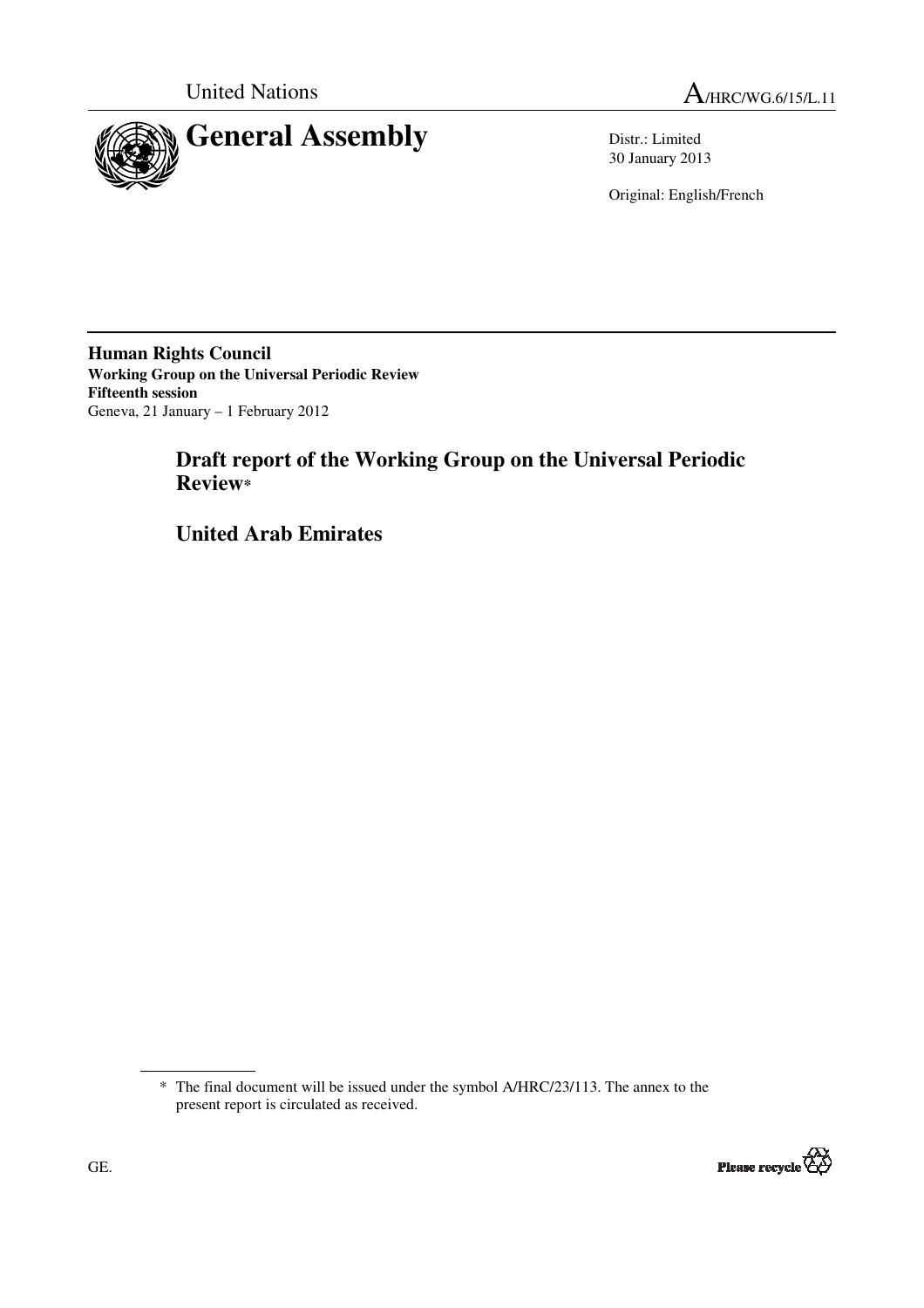### **A/HRC/WG.6/15/L.11**

# Contents

|       |    | Paragraphs | Page          |
|-------|----|------------|---------------|
|       |    | $1 - 4$    | 3             |
|       |    | $5 - 127$  | $\mathcal{E}$ |
|       | A. | $5 - 22$   | 5             |
|       | B. | $23 - 127$ | 5             |
| П.    |    | 128-129    | 15            |
| Annex |    |            |               |
|       |    |            | 26            |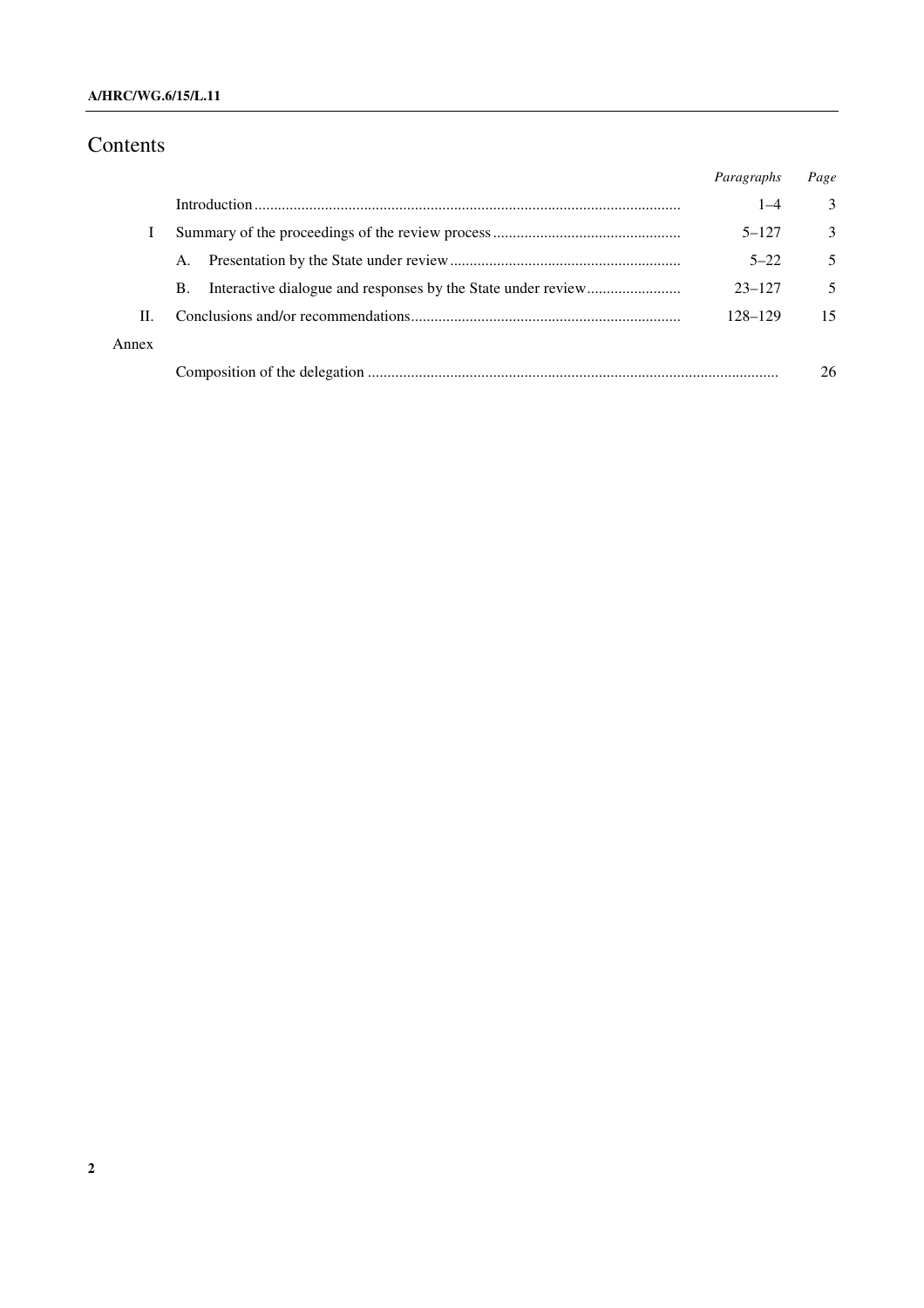## **Introduction**

1. The Working Group on the Universal Periodic Review (UPR), established in accordance with Human Rights Council resolution 5/1 of 18 June 2007, held its fifteenth session from 21 January to 1 February 2013. The review of the United Arab Emirates was held at the  $12<sup>th</sup>$  meeting on 28 January 2013. The delegation of the United Arab Emirates was headed by the Minister of Foreign Affairs H.E. Dr Anwar Mohammad Gargash. At its 16th meeting held on 31 January 2013, the Working Group adopted the report on the United Arab Emirates.

2. On 14 January 2013, the Human Rights Council selected the following group of rapporteurs (troika) to facilitate the review of the United Arab Emirates: Ethiopia, Germany, Thailand.

3. In accordance with paragraph 15 of the annex to resolution 5/1 and paragraph 5 of the annex to resolution 16/21, the following documents were issued for the review of the United Arab Emirates:

 (a) A national report submitted/written presentation made in accordance with paragraph 15 (a) (A/HRC/WG.6/15/ARE/1);

 (b) A compilation prepared by OHCHR in accordance with paragraph 15 (b) (A/HRC/WG.6/15/ARE/2);

 (c) A summary prepared by OHCHR in accordance with paragraph 15 (c) (A/HRC/WG.6/15/ARE/3).

4. A list of questions prepared in advance by The Netherlands, Norway, Mexico, Slovenia, Spain, Sweden and the United Kingdom was transmitted to the United Arab Emirates through the troika. These questions are available on the extranet of the UPR.

## **I. Summary of the proceedings of the review process**

#### **A. Presentation by the State under review**

5. The head of the UAE delegation noted that the UPR process represented a beacon for the cause of human rights worldwide and an unparalleled opportunity for the UAE to promote a transparent and inclusive approach to human rights. He described steps undertaken since the 2008 UPR in order to implement the outcomes of that review, noting that in 2010, a committee comprised of government bodies and advisers from civil society had been set up to ensure follow-up to commitments made. The committee now acted as a permanent forum for the consultative process with civil society and had conducted a wide consultation with stakeholders in preparing the national report for the 2013 UPR.

6. The delegation recalled that at the 2008 UPR, the UAE had accepted 36 recommendations and made 9 additional voluntary pledges, of which more than 90 per cent were implemented. The UAE's report for the 2013 UPR demonstrated the efforts made to act on the findings of the review, and the continuous progress achieved.

7. The delegation explained that the UAE had a stable political system characterized by a consultative relationship between its citizens and its government, the application of the rule of law and good governance. Although the UAE took pride in its achievements, it was never satisfied with the status quo and was strongly committed to further improving the situation. The Government took concerns of any possible violation of human rights very seriously and was constantly working to strengthen its capacity to respond to these.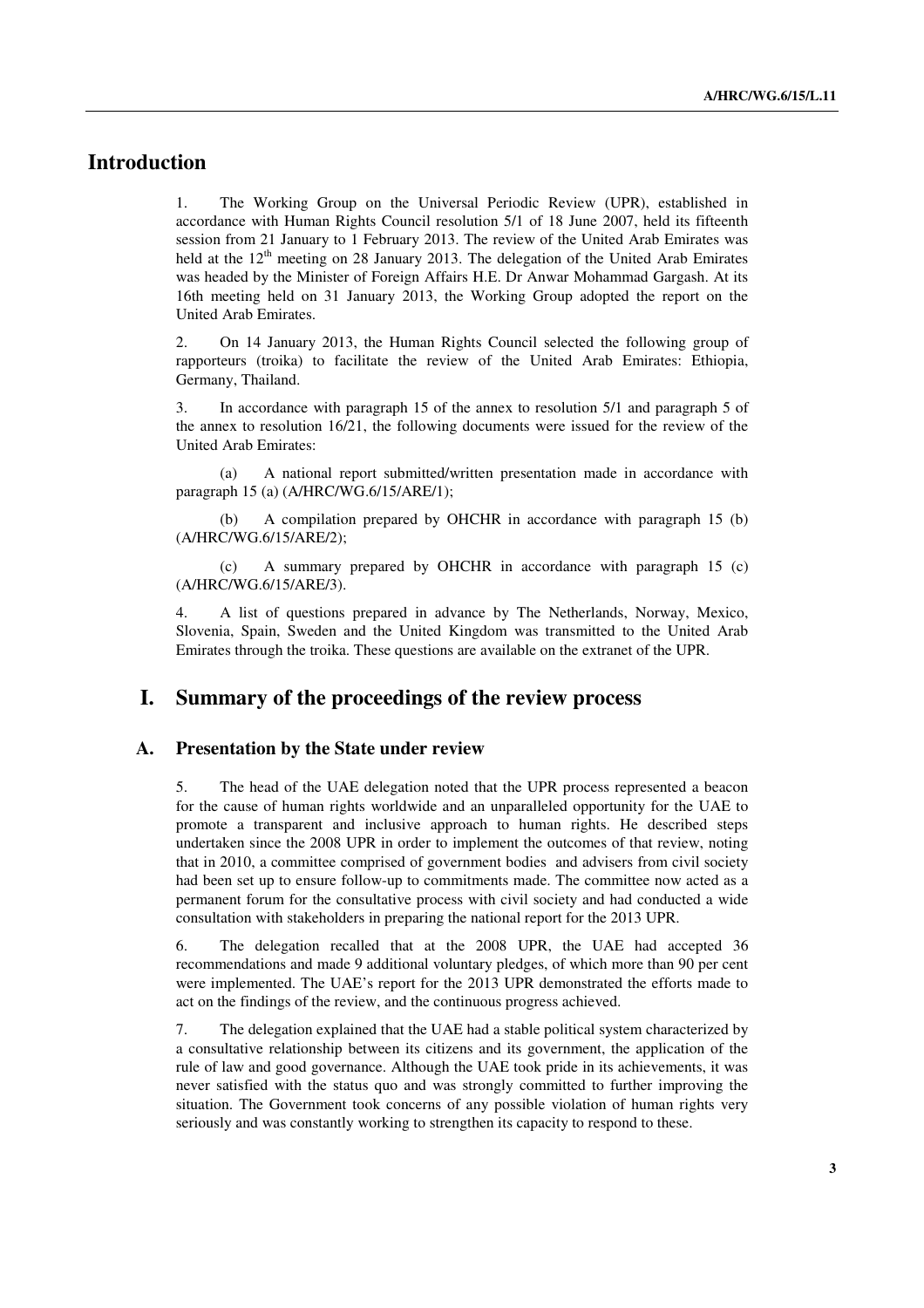8. The delegation then outlined measures taken since 2008 to enhance the legislative and institutional frameworks for the promotion of human rights, noting that the Constitution had been amended in 2009, and that the tenure of the Federal National Council members had been extended to four years.

9. He explained that the UAE had implemented diverse legislative initiatives, including measures to strengthen the rights of workers and of persons with disabilities, and that it was in the process of adopting a federal law concerning children's rights.

10. The delegation highlighted that several governmental entities concerned with human rights had been established, and that studies had been carried out on national human rights institutions with a view to informing decisions about the institutional framework in the UAE.

11. Noting that the UAE's engagement with the international community in the field of human rights needed to be multifaceted, the UAE noted that it was studying the accession to international conventions, in addition to further cooperation with treaty bodies and special procedures, the UPR and the activities of the Human Rights Council. In this vein, the UAE had already acceded to various international conventions, including, most recently, the Convention against Torture. The UAE would continue to review and actively consider ratification of other international human rights instruments.

12. Furthermore, the UAE welcomed visits by UN Special Rapporteurs and had received visits by the Special Rapporteur on the Sale of Children, Child Prostitution and Child Pornography, and the Special Rapporteur on Racism and Racial Discrimination in 2009, and by the Special Rapporteur on Trafficking in Persons in 2012.

13. On labour rights, the delegation explained that the UAE had an extensive strategy for safeguarding the rights of workers and improving their work and living conditions, and that it was fully committed to strengthening the rights of workers so that they can enjoy opportunity in the UAE, free of any form of abuse or exploitation. Measures to protect labour rights included the conclusion of memoranda of understanding with major labourexporting countries; regulations protecting the rights of workers in case of disputes with employers; a new wage protection system introduced in 2009; measures guaranteeing decent and safe accommodation for workers; provisions regarding medical care; and rights for workers to move from one job to another without time limitations. In addition, the Government had recently approved a new law to protect domestic workers, which would be issued this year and would afford far greater protection.

14. The delegation further emphasized that the right to practice religion freely was a firmly protected right.

15. Regarding women's rights, the delegation highlighted the UAE's strong record, noting that women participated meaningfully in every facet of civic and political life, and that in December 2012, the Cabinet had made it compulsory for corporations and government agencies to include women on their boards of directors. Women also played an important role in the Federal National Council and occupied leadership positions in different institutions. For example, there were four women in the Federal Cabinet and there were a number of female federal judges. Furthermore, women were major contributors to the UAE economy. Thus, the Council of Businesswomen in the UAE had more than 12,000 members, who ran more than 11,000 ventures, with an estimated value of \$3.4 billion.

16. In 2011 the UAE had taken another important step in cementing the rights of women when the UAE President issued a decree according citizenship rights to children born to Emirati women but whose father is not Emirati. It accords them citizenship rights, and at the age of eighteen they have the choice of taking UAE nationality or retaining the father's nationality. The government was taking the implementation of recommendations on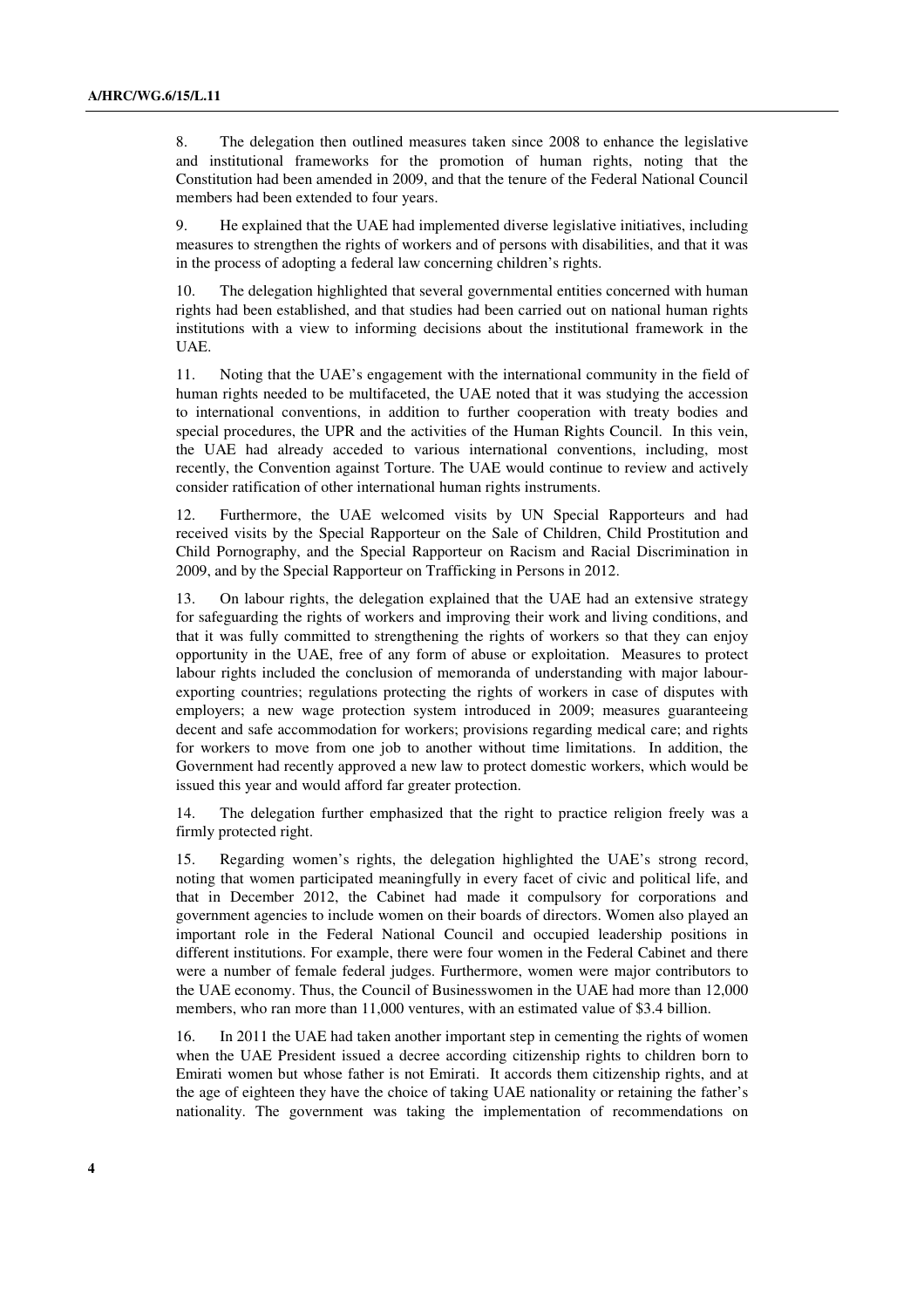women's rights very seriously and was in the process of adopting a National Strategy for the Advancement of Women for 2013 to 2017.

17. Regarding human trafficking, the delegation noted that the UAE was committed to the global effort to combat this phenomenon and was taking a lead on this issue regionally. It was the first country in the Arab region to enact a comprehensive anti-trafficking law, and remarkable progress had been made since 2007 on the UAE's anti-trafficking strategy. Related initiatives had included training courses and workshops; a media campaign to enhance public awareness; a strategy to combat all forms of forced labour; and an expansion in the number of shelters for women and children victims of human trafficking and sexual exploitation.

18. Regarding the UAE's international commitments, the delegation noted that in 2011 the UAE had disbursed a total of USD \$2.1 billion in grants and loans to development, humanitarian, and charity programs worldwide.

19. The UAE also highlighted its attention to organizing workshops focused on spreading human rights principles among law enforcement authorities in charge of combating terrorism, and the allocation of significant resources to infrastructure development in remote areas.

20. The progress achieved in the UAE was also evidenced by its ranking in the UN's Human Development Index, which indicates that the UAE has the highest level of human development in the Arab world.

21. Referring to challenges in connection with the turbulence in the Arab world over the last two years, the delegation stated that the UAE had worked to maintain its stability and security, protect the progressive nature of its society and prevent extremism from gaining a foothold. Noting that every country had to find the right balance between preserving civil liberties and maintaining national security, the delegation stated that the UAE had not shied away from its responsibility to protect national security, but would continue to exercise this responsibility strictly within the framework of its constitution, laws and judicial practices, with due respect for international human rights principles.

22. In this vein, the head of delegation reaffirmed the UAE's commitment to the promotion of human rights and to multilateral engagement, including through the UPR process.

#### **B. Interactive dialogue and responses by the State under review**

23. During the interactive dialogue, 88 delegations made statements. Recommendations made during the dialogue are to be found in section II of the present report.

24. Armenia noted the Government's positive approach towards the visit of the High Commissioner for Human Rights and the Special Rapporteur on racism. It commended the Government's commitment to education and steps taken to incorporate human rights into compulsory education. It noted the National Strategy for the advancement of women. It made recommendations.

25. Canada noted the approval of the creation of a permanent human rights committee and enquired about its mandate and compositions, and the remaining steps for its establishment. It welcomed steps to improve the living and working conditions of migrant workers. It made recommendations.

26. Austria enquired about steps to better protect religious minorities and ensure freedom of religion and belief. It also asked about the timeframe for the enactment of the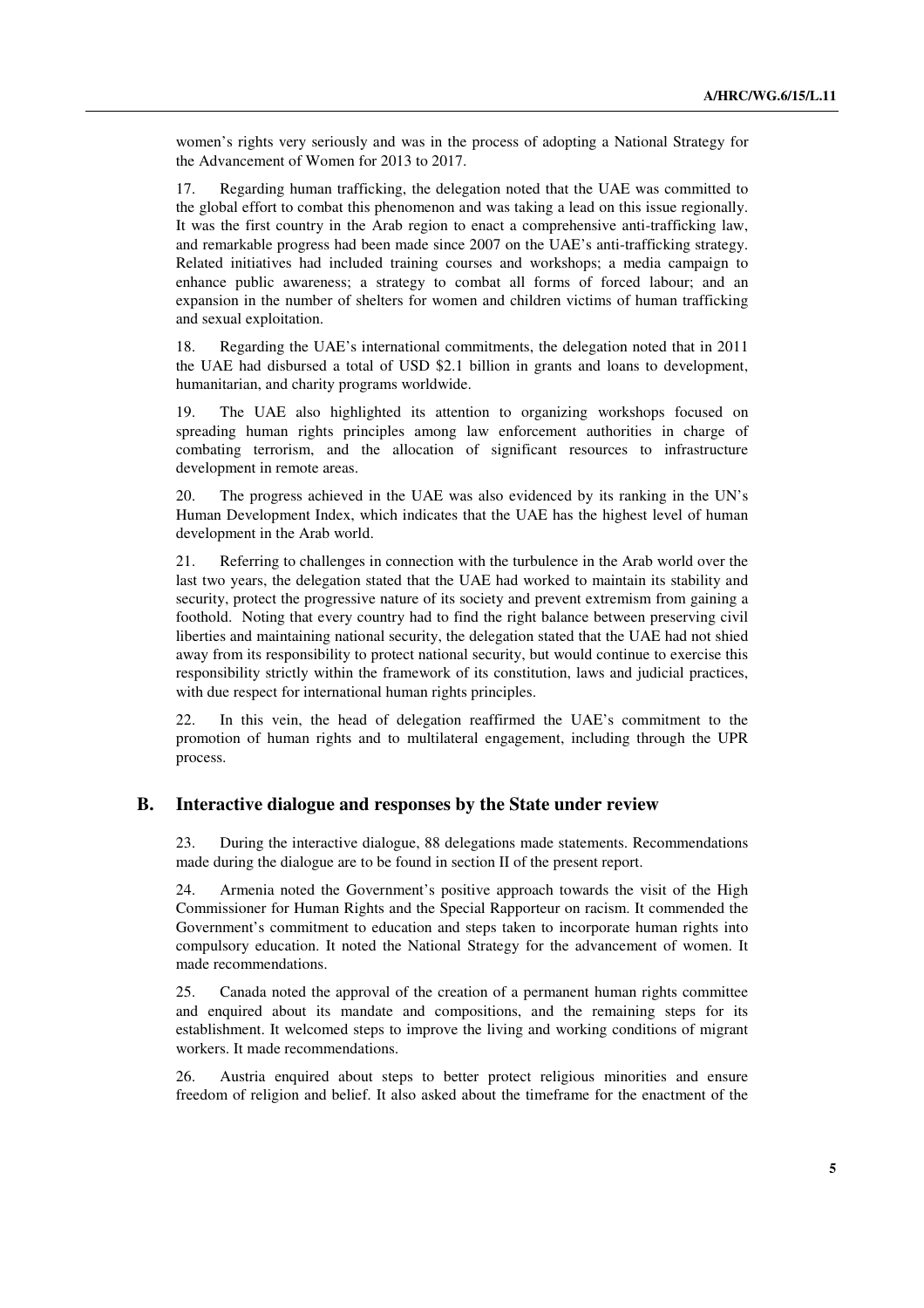new legislation on domestic workers and implementation measures. It made recommendations.

27. Azerbaijan congratulated the UAE on its accession to certain human rights instruments. It commended efforts to empower women, including through legislative reform. It noted the improvement of education through the establishment of education councils. It made recommendations.

28. Bahrain commended the adoption of legislations and national plans concerning the elderly, the protection of migrant workers, the care of children of unknown parents and the empowerment of women. It wished to know whether there was a mechanism for consulting civil society on human rights policies and legislations. Bahrain made recommendations.

29. Bangladesh welcomed Government efforts to consolidate the human rights situation and commended the formulation of a strategy regarding migrant workers' rights. It requested information on measures taken to protect the wages of workers. It made a recommendation.

30. Belarus noted the commitment of the UAE to combat human trafficking. It welcomed its accession to the Palermo Protocol and its cooperation with the Special Rapporteurs on human trafficking and on the sale of children, child prostitution and child pornography. It noted the high level of medical care provided to citizens. It made recommendations.

31. Belgium commended efforts to give effect to the results of the first cycle review and encouraged the UAE to continue on this path. It was concerned about restrictions to freedoms of expression and association. It made recommendations.

32. Bhutan noted the establishment of a National Committee to Combat Human Trafficking and asked about mechanisms to support victims of trafficking. It encouraged the UAE to continue its cooperation with human rights mechanisms. It made a recommendation.

33. Brazil recognized efforts made against human trafficking and on migrant workers. It was encouraged by measures to expand women's opportunities and asked which national policies, measures and legislation were in place to address racial discrimination. It made recommendations.

34. Brunei Darussalam welcomed steps to strengthen women's rights. It was also encouraged by initiatives to ensure the right to education, such as the project to integrate young persons with special needs in schools. It commended the UAE's role as host to the headquarters of IRENA. It made a recommendation.

35. Burkina Faso noted the ratification of several international human rights instruments, bills under consideration regarding migrant workers and the rights of the child, and the establishment of a centre for child protection. It made recommendations.

36. Australia welcomed the UAE's efforts to eliminate gender-based discrimination, including through granting citizenship rights to all children of UAE women. It encouraged further measures to strengthen the human rights framework, including regarding freedoms of expression and assembly. It made recommendations.

37. Chad commended the will of the Government to improve the protection human rights, in particular through constitutional amendments and adoption of legislation. It encouraged the UAE to continue its cooperation with human rights mechanisms to remove all obstacles to the full enjoyment of all rights.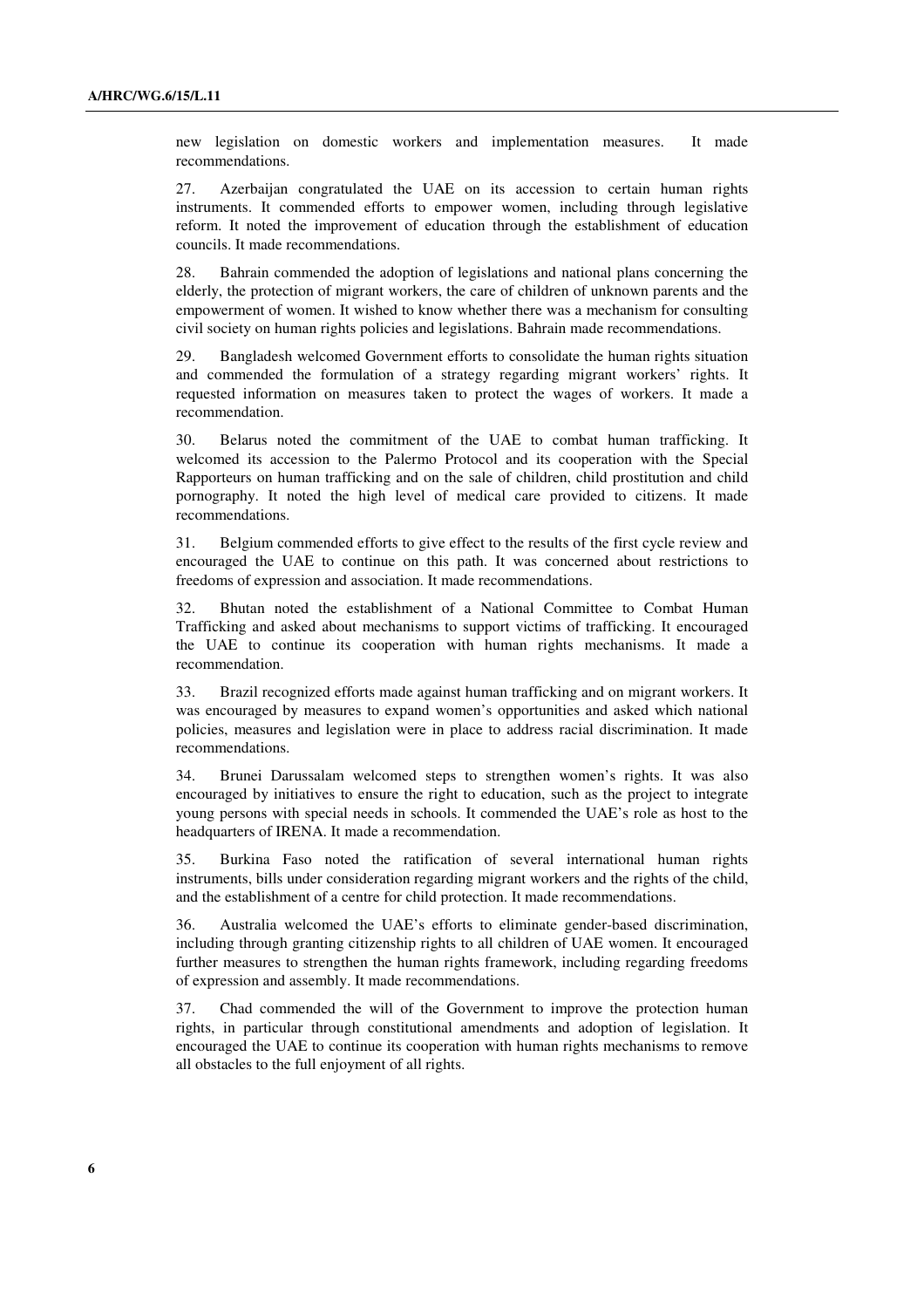38. Chile commended measures adopted to promote human rights and the ratification of various conventions. It welcomed the importance placed by the authorities on evaluating existing strategies to promote women's rights. It made recommendations.

39. China commended the UAE on achievements in advancing the empowerment of women, the protection of rights of children, persons with disabilities and the elderly, and its investment in health, education and social protection. It noted with satisfaction the Government's focus on the green economy and sustainable resources. It made recommendations.

40. Costa Rica highlighted the absence of a prohibition of discrimination based on national origin, and noted that the kafala system often stripped workers of protection in law and in practice. It echoed concern expressed by CEDAW regarding the trafficking of women and children. It made recommendations.

41. Cote d'Ivoire applauded initiatives in respect of child rights and human rights training targeted at Government officials and police officers. It invited the Government to continue such training, improve its implementation and extend its scope. It made recommendations.

42. Cuba commended the steady progress made by the UAE in promoting and protecting human rights. Cuba asked what measures had been taken to promote the right to education. It made recommendations.

43. Cyprus acknowledged the commitment of the UAE to protect the rights of migrant workers, including through legislative decisions, and to ensure their access to decent housing. It encouraged the UAE to consider ratifying ILO Conventions Nos. 87 and 98. It made recommendations.

44. Denmark was concerned about alleged violations of freedoms of expression, assembly and association, including attempts to deprive political activists of their citizenship. It welcomed the signing of the Rome Statute and asked about its possible ratification. It made recommendations.

45. Djibouti welcomed the adoption of policies to strengthen human rights. It asked what results had been achieved following the Government's introduction of the principles of human rights in the country's education programme and what actions the State had taken to promote participation in political life for future generations.

46. Ecuador noted that the country had fulfilled many of the commitments and recommendations from the first cycle regarding the ratification of international conventions. It also welcomed efforts towards the achievement of gender equality in society. It made recommendations.

47. Egypt commended steps such as the establishment of human rights departments within ministries, a department to combat trafficking in persons, and shelters for women and the victims of trafficking. It made recommendations.

48. Estonia commended the country for its ratification of CAT and the Protocol regarding trafficking in persons. It welcomed measures to promote migrant workers' rights and combat human trafficking and urged the Government to continue its efforts to that end. It made recommendations.

49. Ethiopia welcomed the national plan to implement the recommendations from the first cycle. It requested clarification on measures to protect the rights of migrant workers and encouraged the UAE to continue its active engagement with the countries of origin. It made a recommendation.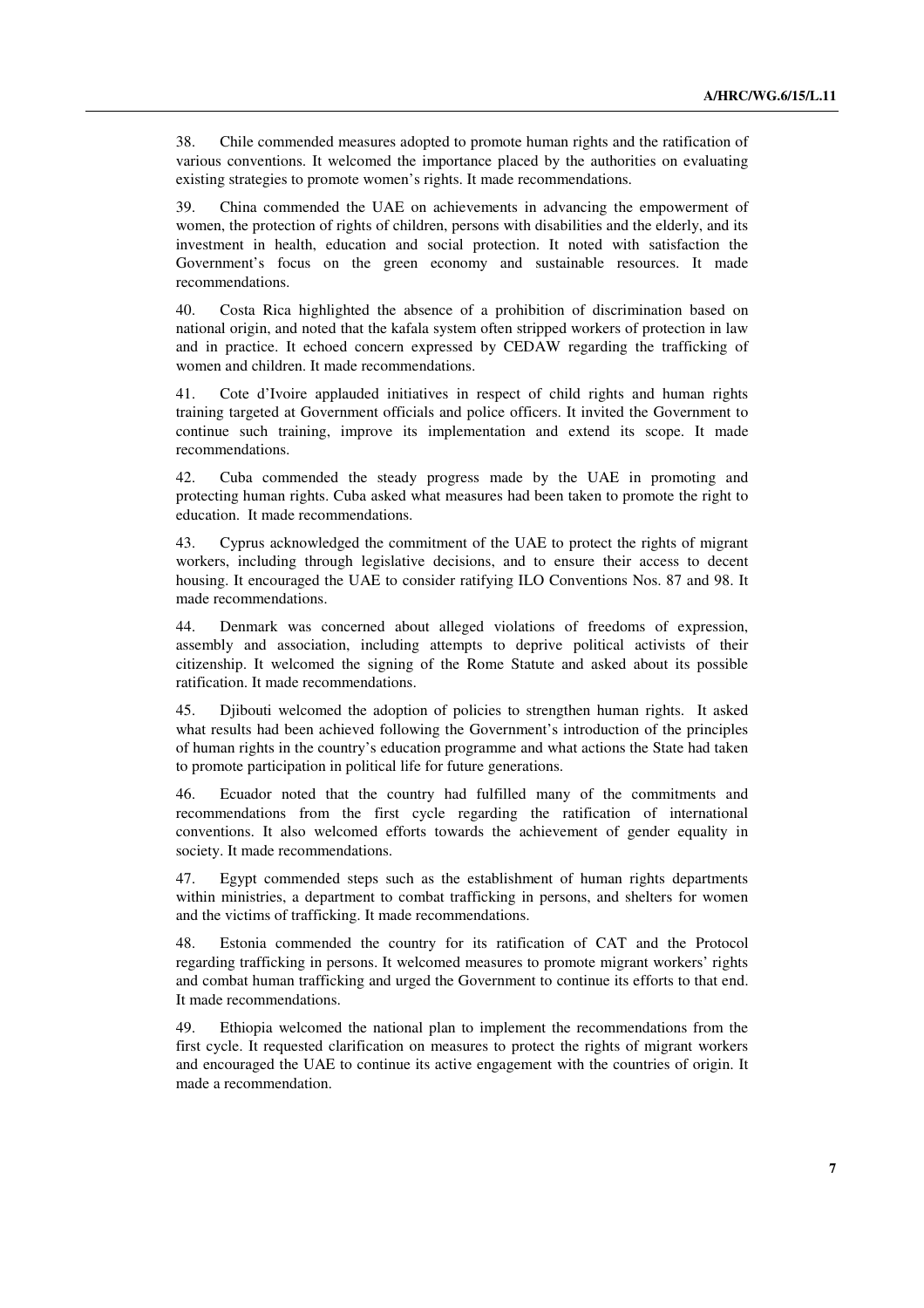50. Finland was concerned that the UAE was not party to many important human rights instruments and requested information regarding the ratification of ICCPR and ICESCR. It also expressed concern about the country's reservations to CEDAW. It made recommendations.

51. France commended efforts to strengthen protection of human rights, particularly with regard to migrant workers and women. It congratulated the UAE on its ratification of CAT and CRPD. It made recommendations.

52. The UAE delegation, commenting on questions related to religious tolerance, stated that this was a major success story of the UAE as it had successfully married Muslim tradition with the presence of various other religious practices in the country. The UAE had also successfully handled situations in which it had been crucial to reconcile national security with an open society and freedom of expression. Regarding women, the delegation said that the UAE had one of the most progressive records in the region.

53. Regarding labour issues, the delegation stated that in 2008, the UAE had set up an Office for the protection of wages to ensure that workers are paid in accordance with their contracts. Since 2010, a decision had allowed workers to move to another company after expiration of their contract, or upon non-respect of their contract by the employer. Moreover, the Ministry of Interior had taken efforts to ensure that foreign passports cannot be withheld except by a legal order, although workers could choose to keep their passports with the employer. The UAE had also worked with labour-exporting countries so as to ensure respect for workers and prevent their exploitation.

54. Regarding accession to international conventions, the representative of the UAE stated that the country was considering accession to some conventions. With regard to ICCPR and ICESCR, the UAE were in the process of considering whether these Covenants were compatible with national legislation and relevant cultural and religious values. With regard to reservations to the CRC, the UAE is studying whether it will be possible to withdraw some of them as recommended by a recent study. Concerning reservations to CEDAW, the UAE intended to ensure equality between men and women first before addressing this issue. Regarding OP-CAT, the UAE reiterated that it had ratified CAT only in 2012 and that it would look into this matter in the near future. With regard to the Rome Statute signed in November 2000, the UAE would take the common position of Arab countries concerning its ratification.

55. The United Kingdom of Great Britain and Northern Ireland encouraged the UAE to strengthen the protection of foreign workers, including by implementing legislation to curb abuses and improve working conditions. It also urged the UAE to establish a National Human Rights Institution and abolish the death penalty. It made recommendations.

56. Greece asked about efforts to establish a national independent human rights institution. It requested further information on the results of actions taken with regard to trafficking in persons. Lastly, it asked the UAE to provide an evaluation of its actions concerning human rights education. It made a recommendation.

57. Guatemala welcomed the incorporation of human rights departments within various ministries. It welcomed also the ratification of CAT and CRPD. It urged the UAE to continue initiatives to ensure that all women may fully exercise their rights and freedoms on an equal footing with men. It made a recommendation.

58. Hungary congratulated the UAE on its high ranking in the index on the rule of law and judicial transparency. It noted that the UAE ranked first in the Arab world in the gender equality index published by the World Economic Forum in 2011. It made a recommendation.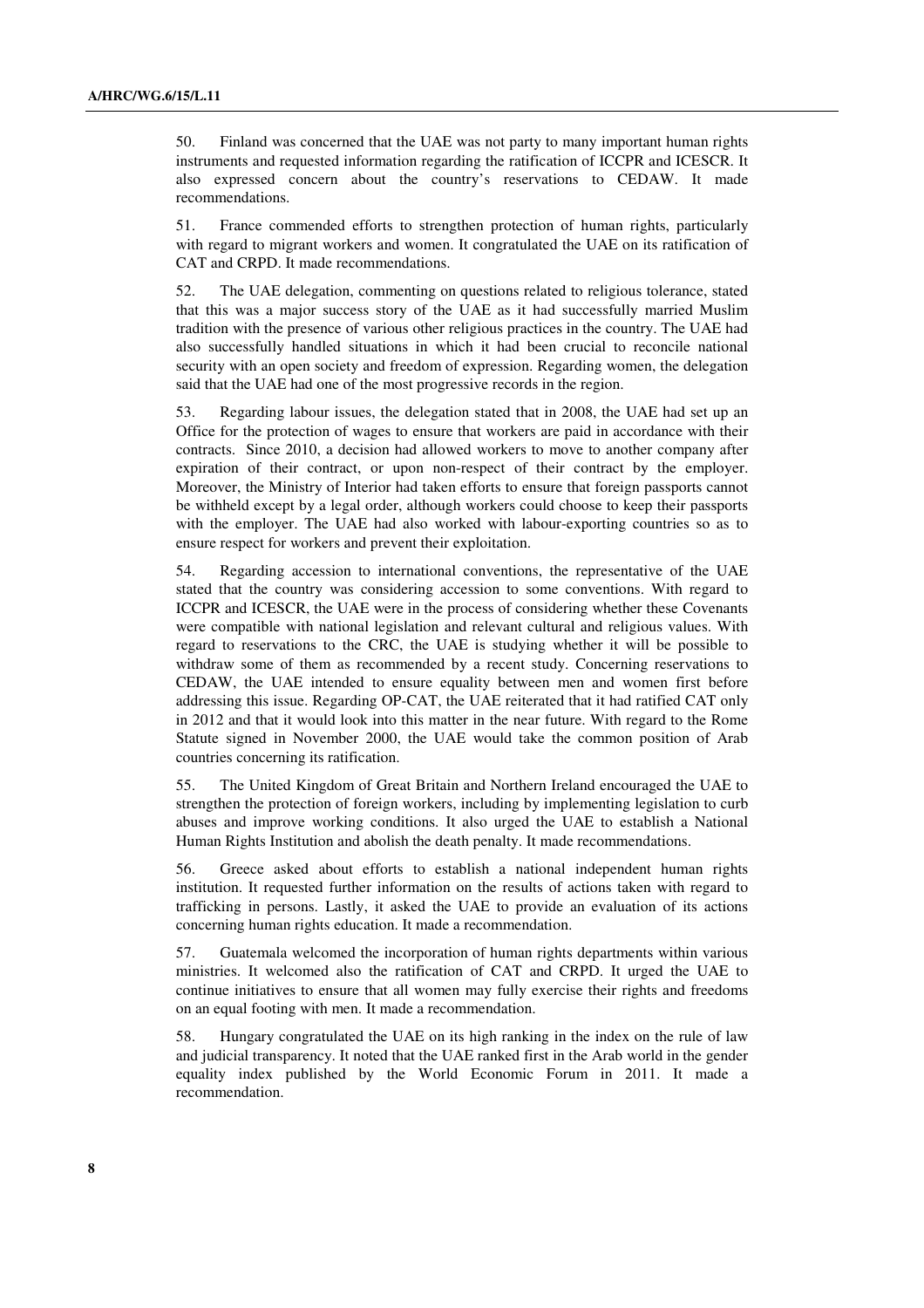59. India hoped that adequate monitoring mechanisms were in place to ensure the implementation of domestic legislation. It welcomed the wide range of interrelated national policies and strategies, and legislation to improve women's rights. It urged the UAE to implement the Electronic Contract and Validation System. It made recommendations.

60. Indonesia commended the UAE's ranking in development according to the Human Development Report. It welcomed various measures to empower women. It encouraged the UAE to continue its exemplary role in the promotion of human rights in the region. It made recommendations.

61. Iraq noted the UAE's commitment to advance in the area of human rights and the measures adopted since the first UPR report. It commended the ratification of CAT. It requested further information on measures taken to protect the rights of the elderly. It made a recommendation.

62. Ireland encouraged the UAE to establish a human rights institution in accordance with the Paris Principles. It stressed the importance of ensuring that the internet remained an open, global and public forum and that freedom of expression was fully respected. It made recommendations.

63. Italy asked how the UAE intended to address the problem of consular assistance for foreign nationals detained by the UAE authorities. It was concerned about recurrent cases of gender violence and asked if the UAE envisaged ad hoc measures aimed at better preventing such violence. It made recommendations.

64. Japan hoped that newly created national human rights organizations would function effectively to further improve the human rights situation. It noted concerns about the detention of human rights defenders and hoped that the UAE would eliminate such concerns by releasing information. It made recommendations.

65. Jordan appreciated the UAE's institutional and legislative advances, including federal laws on the rights of disabled persons. It commended the creation of a Human Rights Department at the Interior Ministry and operational measures to improve the conditions of foreign workers. It asked about efforts to promote human rights in developing countries. It made a recommendation.

66. Kenya noted the UAE's commitment to improving human rights. It encouraged the UAE to establish a national human rights institution. Kenya made a recommendation.

67. Kuwait noted the UAE's commitment to strengthening political, economic, social and cultural rights, as well as freedom of the media and the press through a new federal bill on the mass media. It asked what mechanisms had been established to spread the culture of political participation. It made a recommendation.

68. Latvia took note of the UAE's cooperation with Special Procedures and of the visits by the Special Rapporteurs on racism, sale of children and trafficking in persons, since 2009. It made recommendations.

69. Lebanon welcomed the concrete steps to implement the recommendations from the first UPR cycle. It requested more information about the empowerment of women and their political participation. Lebanon made a recommendation.

70. Libya welcomed the UAE's policies and strategies, including on promoting women's and children's rights, combatting human trafficking, protecting workers' rights and raising the level of education. It made recommendations.

71. Malaysia applauded the UAE's efforts in its human rights awareness raising programme, its promotion and protection of women's and children's rights and in its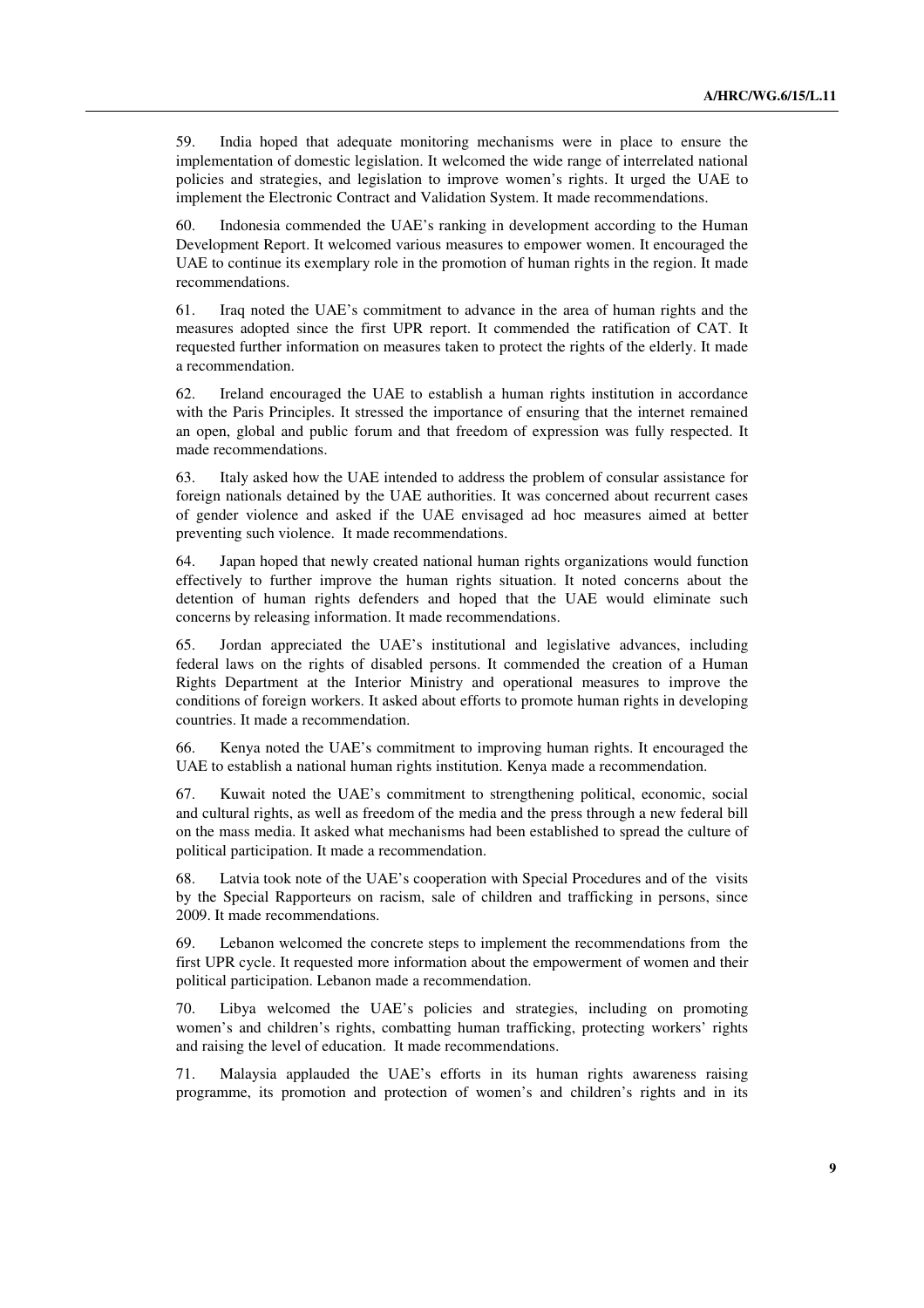development of rural areas. It also commended the UAE for its accession to CRPD. Malaysia made recommendations.

72. The Maldives congratulated the UAE for progress in women's and labour rights, and its strengthening of institutions. It requested to know about initiatives to develop infrastructure in remote areas. It made recommendations.

73. Mauritania appreciated the UAE's commitment to human rights, and its accession to various international instruments. It also appreciated action regarding the rights to education and healthcare, social protection and decent living conditions, gender equality, protection of the rights of the child, people with special needs and the elderly. It made a recommendation.

74. Mexico applauded the establishment of governmental bodies and public institutions for the defence of human rights, as well as regulations to guarantee the protection of women's physical and moral integrity, and their participation in political life. It made recommendations.

75. Montenegro took note of the UAE's willingness to promote the role of women in society and eradicate human trafficking, but expressed concern that discrimination against women persisted. It noted that internet freedom was limited. Montenegro made recommendations.

76. Morocco noted the progress made towards greater enjoyment of fundamental freedoms and human rights. It commended measures to spread a human rights culture, especially through the education system and relevant judicial training. It asked the UAE to clarify the steps taken to introduce the human rights guiding principles and its relation to the business sector. It made recommendations.

77. Nepal appreciated the UAE's launching of national human rights strategies. It also commended the UAE's efforts in empowering women, protecting the rights of children, the elderly and persons with disabilities, and in promoting education, healthcare and social welfare. Nepal made recommendations.

78. The Netherlands commended the UAE for its developments in several areas. It called upon the UAE to extend a standing invitation to Special Procedures. It made recommendations.

79. Nicaragua highlighted the work of the UAE since its last review, including the revision of its regulatory framework and the development of policies to strengthen the human rights system, particularly the rights of vulnerable groups. It encouraged the country to ratify new international instruments. It made a recommendation.

80. Norway expressed concern at the deterioration in freedom of expression and at reports of arbitrary detentions and arrests. It welcomed steps to improve the conditions of migrant workers, the forthcoming establishment of a human rights institution and the amendments to the law on citizenship. Norway made recommendations.

81. Oman noted that the UAE was forging ahead with comprehensive developments to guarantee the fundamental rights of its individuals through political commitment and a package of legislations on rights such as health, education, security, non-discrimination and equality, and freedom of opinion and belief.

82. Pakistan appreciated the Government's efforts in honouring its voluntary pledges through accession to CAT and CRPD. It took note of the adoption of a manual on general standards for shared housing for workers, as well as the care for children of unknown parentage. It made recommendations.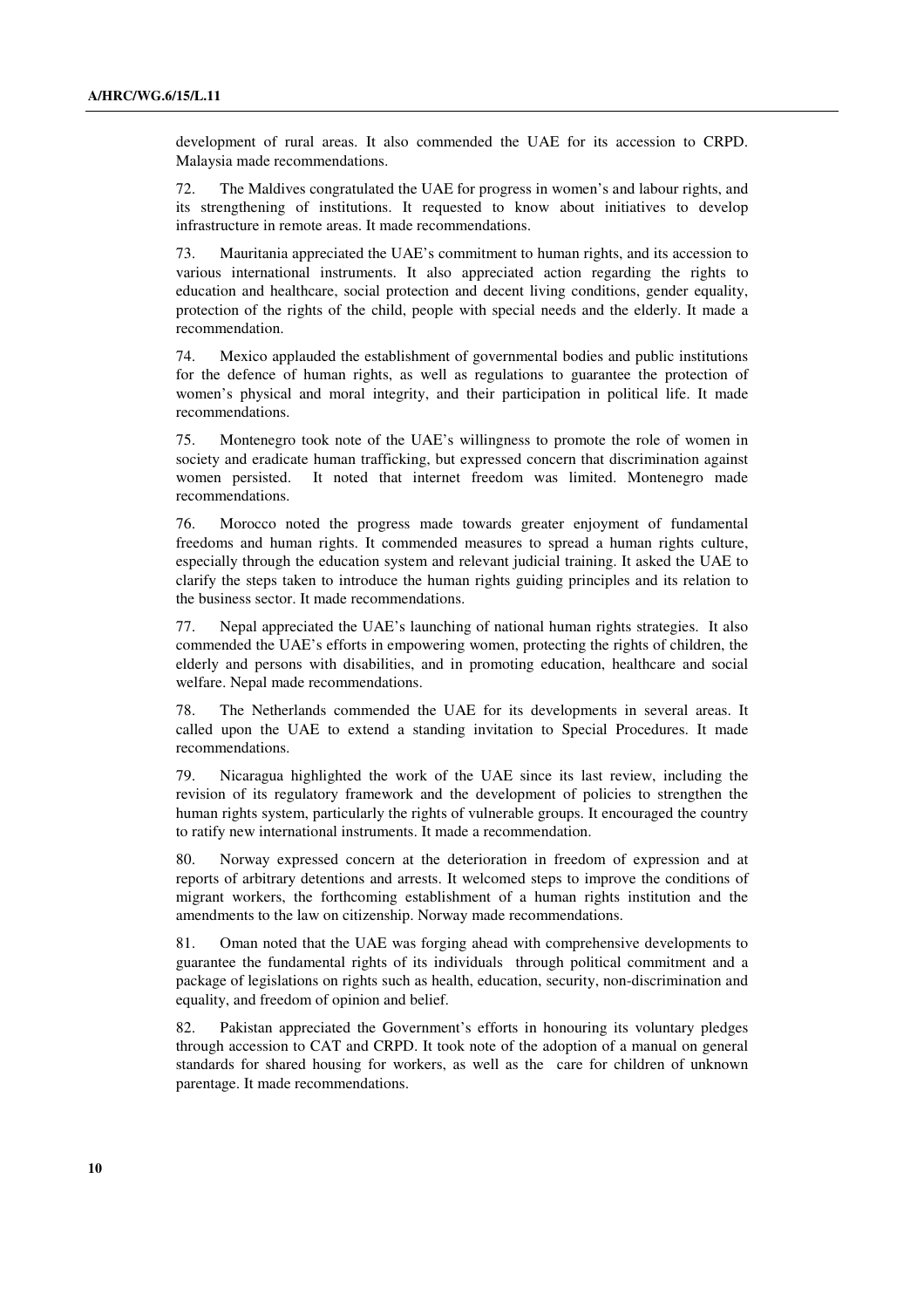83. The head of the UAE delegation responded to various comments, including on labour issues, noting that improvements had been made in the labour conditions but that this is an area that will need continuous improvement in the UAE. He welcomed comments from delegates from major labour-exporting countries who had highlighted their good cooperation with the UAE on labour issues. The UAE welcomed the increased transparency that has been brought about by the UPR process, and the capacity-building that had been undertaken in relation to the UPR. Human rights had also increasingly become part of the training of the police, and now had departments responsible for it in the Ministry of Interior, and other Government Ministries. Regarding cooperation with UN mechanisms, the UAE confirmed that it welcomed visits by Special Rapporteurs and looked forward to further constructive engagement.

84. n the issue of a group recently detained in the UAE, the delegation explained that the country had to deal with the challenge of extremist organisations, which did not share the UAE's progressive vision of society, including the empowerment of women and pursuing religious tolerance. The UAE would not abandon its progressive agenda because of different views held by a small minority. However, the issue would be addressed in accordance with due process and in line with the UAE's legal framework, and the cases concerned had now been sent to Court.

85. On human trafficking, the delegation noted that a campaign had been launched after the adoption of Law No. 51 (2006). A National Commission and a national strategy to combat human trafficking had been put in place. The Commission had been working on legislation to implement Law No. 51. Measures taken included training and awarenessraising activities, the adoption of punitive and deterrent measures, and programmes to protect and rehabilitate victims. The National Commission also pursued bilateral cooperation with countries concerned, as well as the development of a regional Arab initiative together with the Arab League.

86. The State of Palestine valued the efforts made by the UAE in areas such as women rights, combatting racial discrimination, and the right to education. It welcomed the UAE's accession to the Palermo Protocol and its establishment of ministerial departments for human rights. It paid tribute to efforts in combatting trafficking of persons. It made recommendations.

87. The Philippines commended the UAE for acceding to the Palermo Protocol and protecting the rights of migrant workers. It appreciated its active leadership and engagement in regional consultations on labour migration. It made recommendations.

88. Portugal noted the UAE's strategic plan to combat human trafficking. It welcomed the UAE's commitment to women's rights and their empowerment. It made a recommendation.

89. Qatar paid tribute to efforts made at institutional and legislative levels such as the establishment of ministerial departments for human rights and the formulation of strategies including the "Emirates Vision 2021". It appreciated the UAE's voluntary pledges made during the first UPR cycle and its accession to international instruments including CAT and CRPD. It made recommendations.

90. Saudi Arabia paid tribute to the UAE's cooperation with international mechanisms and procedures. The UAE continued its political, judicial and social reforms and the strengthening of human rights institutions, thereby seeking a dignified life and bright future for its people. It made recommendations.

91. Senegal was pleased to note the UAE's advances in human development and in the promotion of women's rights. It also noted measures to fight human trafficking and improve the situation of migrant workers. It made a recommendation.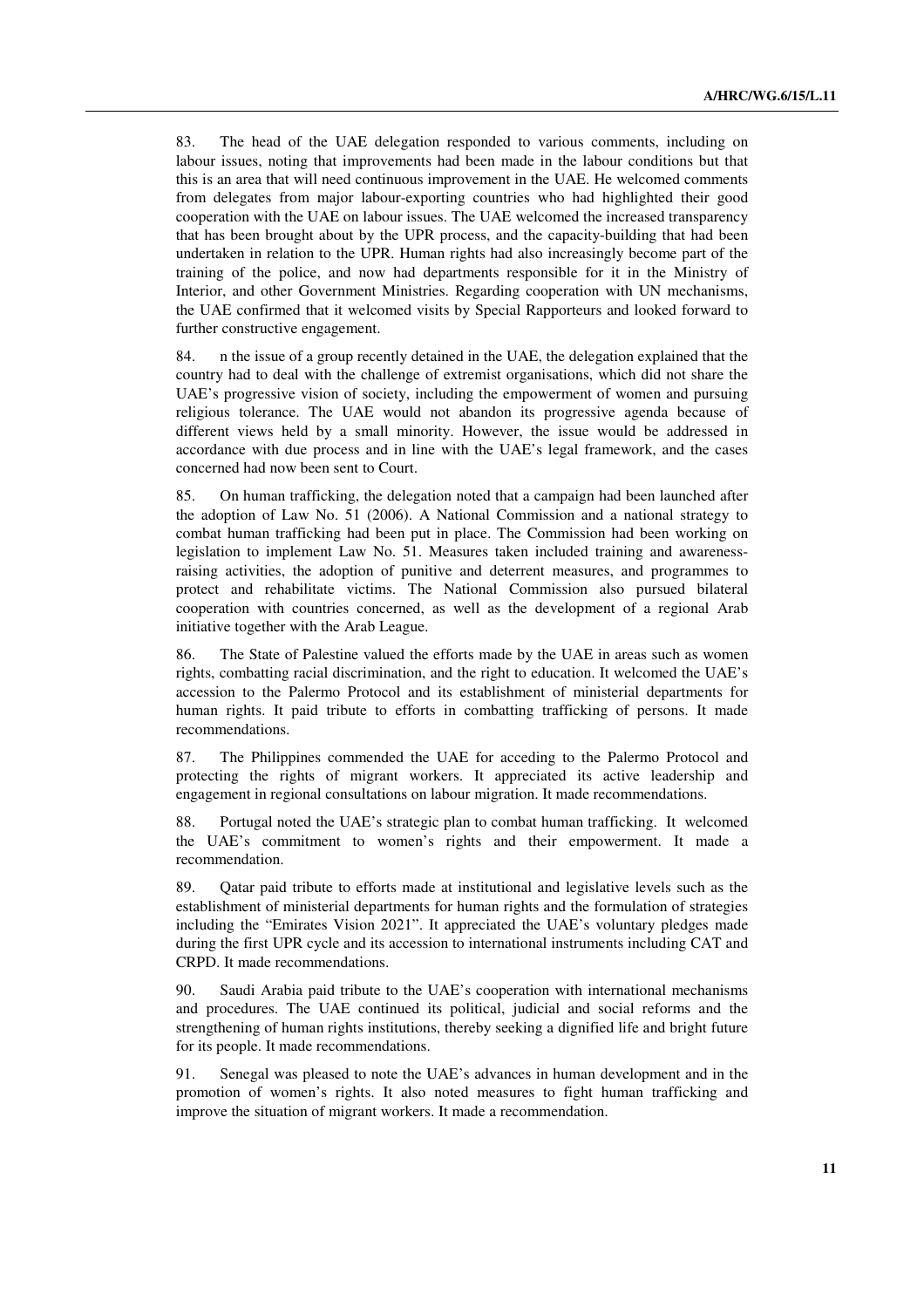92. Serbia commended the UAE's efforts in protecting children's rights. It noted activities of the National Committee to Combat Human Trafficking and the National Programme of Assistance for Victims of Human Trafficking. It made a recommendation.

93. Singapore noted the UAE's achievement in promoting gender equality and its high Gender Equality Index; the compulsory inclusion of women on boards of directors; and the creation of a National Committee to Combat Human Trafficking. It made recommendations.

94. Slovakia commended the UAE for ratifying CRPD, CAT and the Convention against Transnational Organised Crime and Palermo Protocol. It noted the high educational levels attained by citizens and equal enrolment rates for boys and girls. It noted that Emirati women married to foreigners were allowed to transfer their citizenship to their children. It made recommendations.

95. Slovenia welcomed the UAE's accession to several human rights treaties, and the consideration of ratifying OP-CRC-SC and OP-CRC-AC. It welcomed the establishment of shelters for women and children victims of domestic violence. It made recommendations.

96. Spain congratulated UAE for its commitment to the UPR process, as demonstrated by the national plan to implement the recommendations from the first cycle. It noted the ratifications of CAT and CRPD. It made recommendations.

97. Sri Lanka commended the UAE's strategies in education, healthcare and housing. It welcomed initiatives to empower women and promote the rights of migrant workers. It made a recommendation.

98. Sudan valued the UAE's establishment of institutions for the promotion and protection of human rights, including the Office for the Respect of the Law and the High Committee for the Protection of Children, along with efforts in promoting women's rights and gender equality. It made recommendations.

99. Sweden was concerned by restrictive actions regarding freedom of expression, which the government had restricted on the internet. It was also concerned by reports of employer and sponsor abuse of migrant and domestic workers rights. It made recommendations.

100. Switzerland noted the UAE's ratification of CAT, but expressed regret at its failure to ratify other international human rights instruments. It noted that the death penalty was only rarely applied in the UAE. It made recommendations.

101. Thailand applauded the UAE for acceding to various conventions, improving its domestic legislative framework and building the human rights capacity of stakeholders. It acknowledged efforts to combat trafficking in persons and appreciated steps taken to improve the working conditions of migrant workers. It made recommendations.

102. Togo noted the UAE's accession to CAT, the CRPD and the Palermo Protocol and encouraged accession to OP-CRC. It commended the UAE for its promotion of women's rights. Togo made recommendations.

103. Tunisia noted constitutional amendment of 2009, the establishment of institutions tasked with human rights issues and the ratification of CRPD and CAT. It noted efforts to promote gender equality and human rights education, and to improve living and housing conditions. It encouraged the ratification of remaining core human rights instruments. It made recommendations.

104. Regarding comments on the Cyber Crime Law, the head of the UAE delegation explained that the aim of Law No. 5 (2012) was to address many aspects of the use or misuse of the internet, providing sanctions for the use of the internet for trafficking crimes,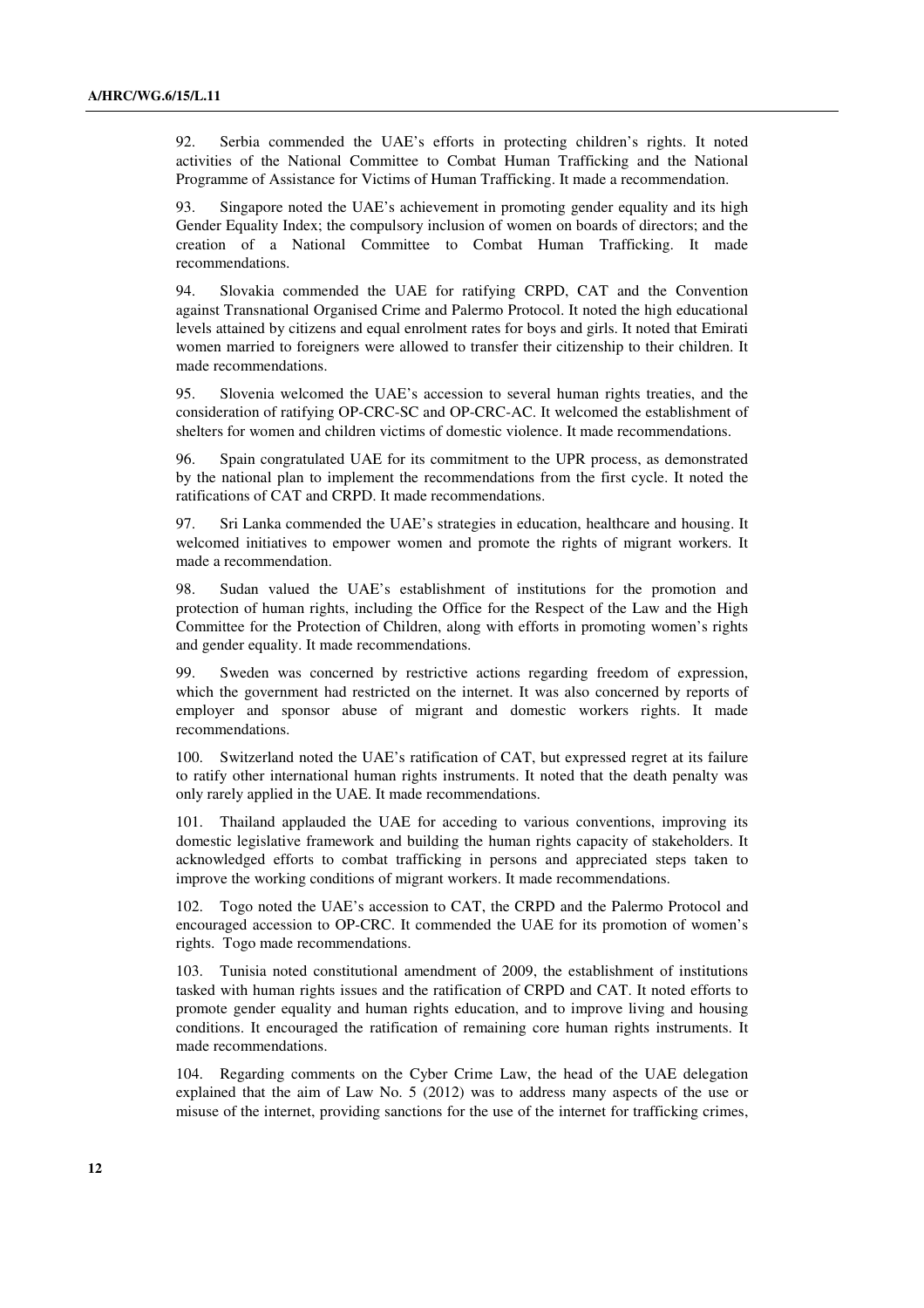money laundering, the promotion of racial hatred, terrorism, pornography and identity theft, among others. At the same time, the law addresses matters of public order and national security, including matters such as organizing demonstrations without a licence, calling for the overthrow of the Government or insulting the UAE rulers. Although these were sensitive matters which could be the subject of an open debate particularly regarding fears concerning restrictions on freedom of speech, the content of this law should not be misunderstood or distorted to call into question the country's commitment to the rule of law and respect for human rights and freedoms.

105. Regarding comments related to the strengthening of the human rights culture, including through human rights training, the delegation confirmed that it was continuing efforts in this direction. Regarding questions on labour issues, the UAE noted that the domestic workers' law was in the final stages of the legislative process. Once adopted, this law would close an important gap. More generally, over the past four years, the UAE had taken increased efforts to address labour protection issues but they realised this would be a dynamic process and would require further work in the future.

106. On human trafficking and domestic violence, the delegation referred to the existence of shelters, which provided a safe place for victims and were accessible through a 24 hours hotline. They also provided case management and support planning, as well as counselling and legal services. Shelters worked in liaison with UNHCR and IMO referral mechanisms and also pursued cooperation with relevant NGOs to support victims.

107. Turkey commended the UAE for its progress in all areas of human rights, in particular its national policies to empower women, promote migrant workers' rights and combat human trafficking. It recognised that the UAE is pursuing a goodwill strategy to enhance the rights and conditions of all workers and to raise their awareness thereof. It made recommendations.

108. Turkmenistan appreciated the UAE's accession to CAT, CRPD and the Palermo Protocol. It was pleased to note that a number of Special Procedures had visited the UAE at the invitation of its Government. It made recommendations.

109. Germany enquired about the status concerning accession to OP-CRC-SC and OP-CRC-AC and regarding the establishment of an independent human rights institution. It enquired whether the legislation to combat information technology crimes contained safeguards against undue infringement of freedom of expression. It welcomed steps to strengthen the status of women. Germany made recommendations.

110. The United States of America commended the UAE on enhancing migrant worker protection, including procedures to identify victims of forced labour, and its Virtual Global Task Force to protect against online abuse and sexual exploitation. However, it remained concerned that political activists had been arrested and held without charge. It made recommendations.

111. Uruguay highlighted progress made through the incorporation of human rights issues in governmental departments. It noted that certain legal provisions were detrimental to the rights of women. It noted also the complicated situation of human rights defenders in the country. It made recommendations.

112. Uzbekistan welcomed UAE's accession to CAT and progress toward signing OP-CRC-SC and OP-CRC-AC. It took a positive view of efforts in combatting human trafficking. Uzbekistan asked the UAE about its plans to promote further international cooperation.

113. Venezuela (Bolivarian Republic of) noted the significant increase in the budget allocation for health and the implementation of strategic programmes to combat chronic disease. It highlighted the considerable reduction in infant mortality. It asked what efforts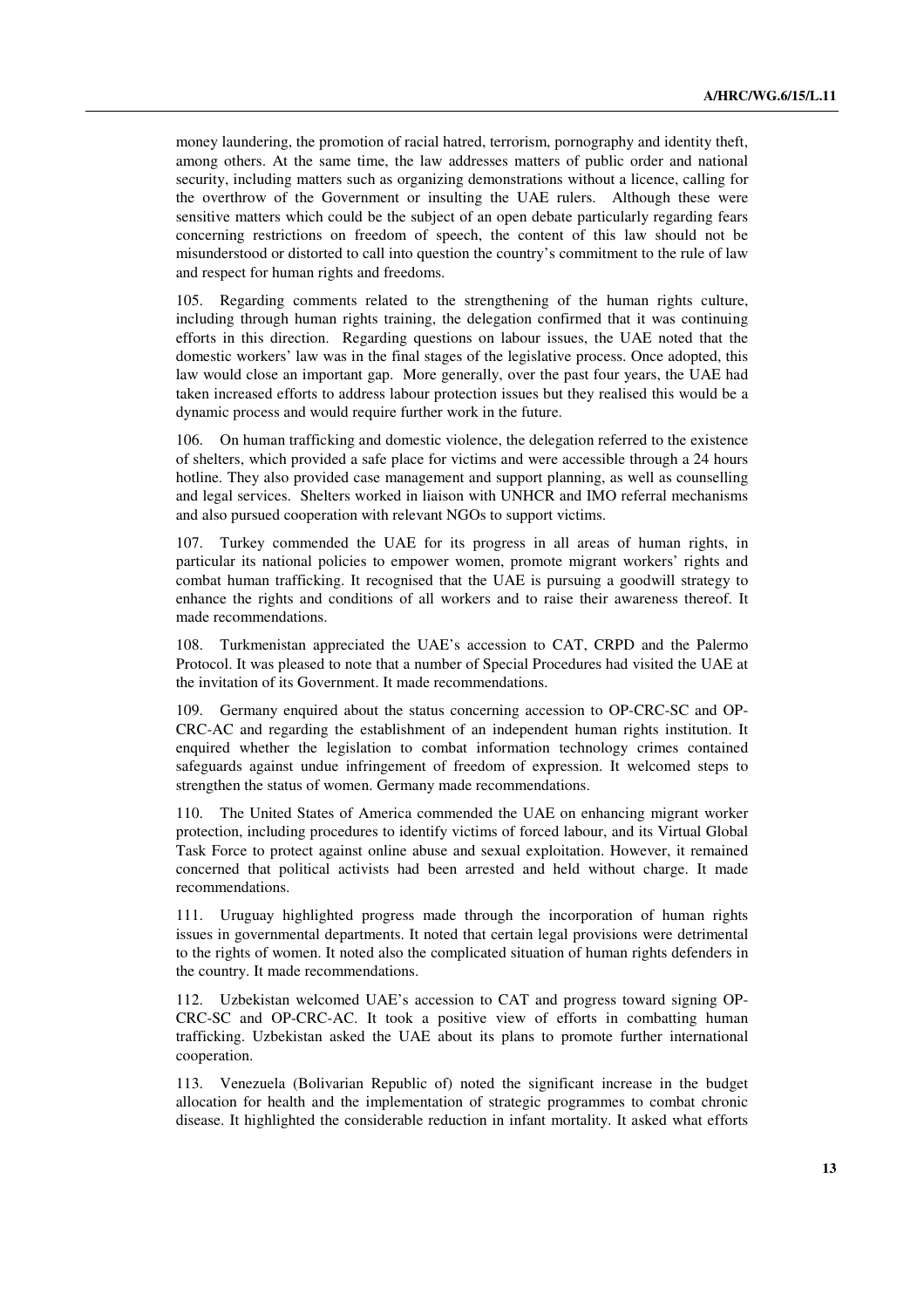were being made regarding the protection of persons with HIV/AIDS. It made a recommendation.

114. Viet Nam commended the UAE's commitment to promoting and protecting human rights, its establishment of the Committee to combat human trafficking and interrelated strategies to promote women's and children's rights. It applauded the UAE's high ranking in the human rights-related lists and its international cooperation. It made a recommendation.

115. Algeria welcomed the ratification of CAT and CRPD and progress towards accession to OP-CRC-SC/AC, as well as the study to establish a NHRI. It noted policies to promote economic, social and cultural rights, especially regarding foreign workers and advancement of women. It made recommendations.

116. Angola noted with satisfaction the UAE's commitment to promoting and protecting women's rights, reflected by the increase in women occupying positions within ministerial, diplomatic and judicial institutions, and in the police and armed forces. It commended the UAE's accession to CAT and CRPD. It made a recommendation.

117. Argentina applauded the establishment of the Centre for Child Protection within the Ministry of the Interior, the creation of the Committee to combat the crime of trafficking in persons, and the ratification of CAT. It made recommendations.

118. Liechtenstein was concerned that corporal punishment of children was lawful within the family and as a sentence for crime. It made recommendations.

119. Afghanistan welcomed the UAE's policies and strategies promoting and protecting rights and freedoms, as well as its accession to major international instruments. It commended the UAE for its contribution to developing countries. It made recommendations.

120. The Republic of Korea welcomed the "Emirates Vision 2021" strategy. It noted the UAE's efforts to establish a national human rights institution and welcomed its ratification of CAT and CRPD. It made recommendations.

121. The head of the UAE delegation assured that the UAE would closely study the comments and recommendations received during the review with a view to further improving its record. On questions related to HIV, the delegation referred to a decision taken by the Cabinet in 2010 to upgrade the national programme on combating HIV, which addressed various important issues in this area and aimed to improve the lives of those who suffer from this illness, enabling them to study and work, and to play a productive and positive role in society, including through social and financial support.

122. With regard to the legal system, the delegation conveyed its pride regarding international indicators which revealed that the transparency of its legal system enjoyed a high rank among the countries of the world. The delegation thanked the Chair and the Troika for their role. He noted that all institutions and civil society had benefited from the UPR process, for which they had prepared over a period of two years through an inclusive dialogue. In the process, the UAE has built capacity, a very important thing in itself. Over 130 civil society organisations had participated in this process.

123. The delegation reiterated that the UAE would continue to address labour issues and it would exchange experience and expertise with friends and partners to further improve its record. Substantial progress had already been made since 2008. The UAE had carefully listened to observations made at the 2008 review, and it was again doing so now.

124. On the status of women, the delegation highlighted the UAE's positive record, which was outstanding among countries in the region, at a time which saw the reversal and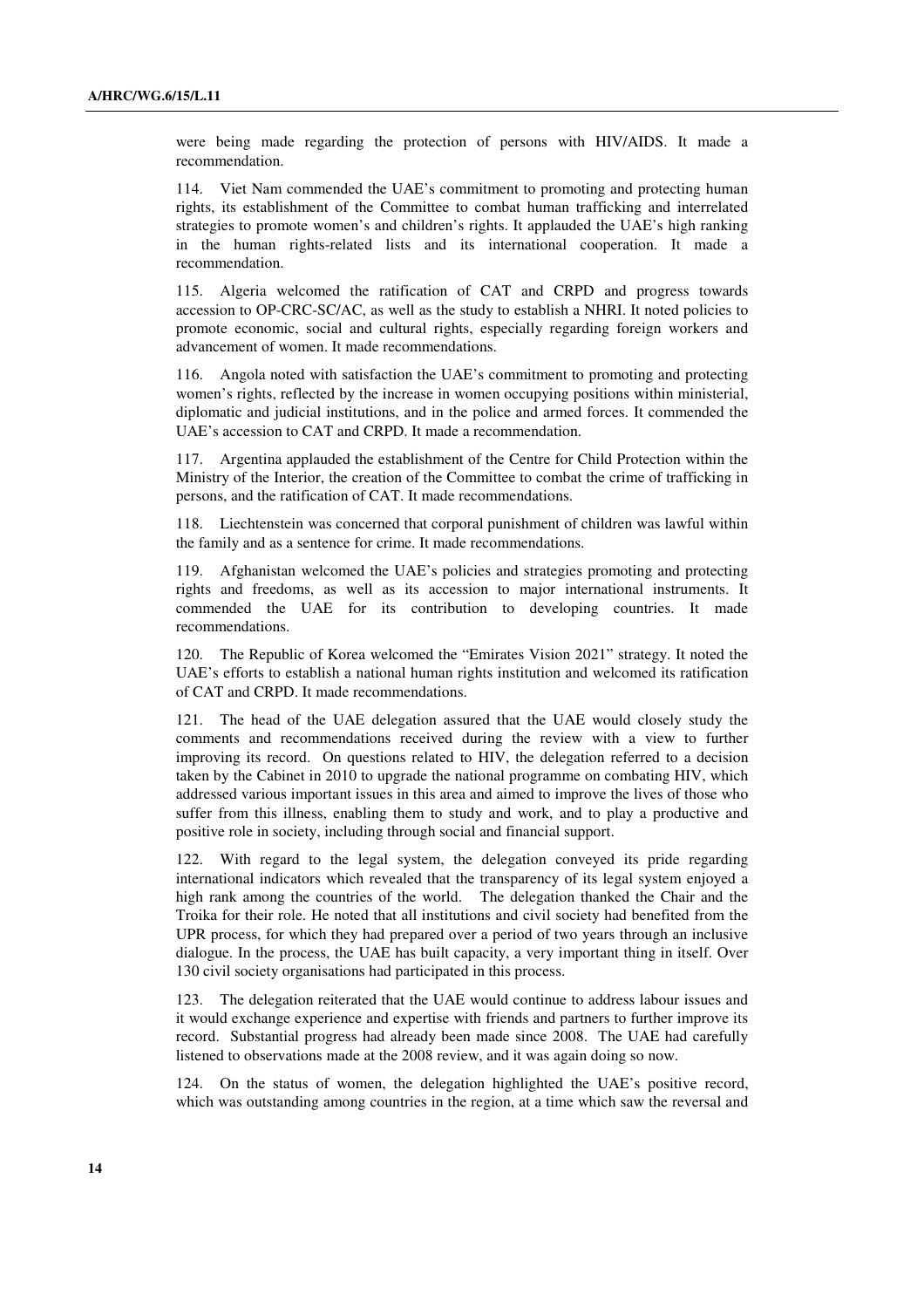regression in the rights of women in many countries of the Arab region, even in countries that had undergone revolutions.

125. The UAE also emphasized its progressive record on minority rights, religious tolerance and harmony between the different communities, which was the essence of the society that the UAE aspired to maintain. In this spirit, the UAE was also gradually developing the political participation process, as initiated in 2006. The delegation stated that the UAE would continue to fight against extremist agendas, which attempted to undermine this record with a regressive and conservative approach.

126. The delegation also acknowledged the existence of some boundaries, derived from the country's religious and cultural framework, which required all laws to be in line with the foundations of Arab and Muslim society and did not allow different cultures to be super-imposed on the UAE society.

127. The delegation concluded that the UAE's record, while not being perfect, was a strong and positive one, which was at the forefront in the region and which the UAE was keen to defend.

## **II. Conclusions and/or recommendations**

128. **The recommendations formulated during the interactive dialogue will be examined by the United Arab Emirates, which will provide responses in due time, but no later than the 23rd session of the Human Rights Council in June 2013.**

Ratify international human rights instruments to which the country **is not yet a party (Burkina Faso); Proceed with the process of ratification of international human rights instruments to which the country is not yet a party (Côte d'Ivoire); Consider ratifying the international instruments in the area of human rights (Montenegro);**

128.2. **Consider ratifying the ICCPR (Armenia);**

128.3. **Ratify ICCPR (Togo); (France); (Austria); Accede to ICCPR (Estonia);**

128.4. **Take into serious consideration the ratification of other core human rights instruments, especially ICCPR and ICESCR (Republic of Korea); Give favourable consideration to the possibility of acceding to ICESCR and ICCPR (Belarus);** 

128.5. **Ratify ICCPR and ICESCR (Brazil); (Switzerland); (Guatemala); (Spain);** 

128.6. **Ratify ICESCR and ICCPR at the earliest possible date (Japan);**

128.7. **Accede to the ICCPR and its Optional Protocols, and ICESCR, and adopt measures to promote awareness of the rights contained in these instruments (Australia);**

128.8. **Ratify ICCPR, including its second protocol, and ICESCR (Portugal);**

128.9. **Ratify the two international Covenants and other core international human rights conventions (Italy);**

128.10. **Ratify all the main international human rights instruments, especially ICCPR and ICESCR (Finland);**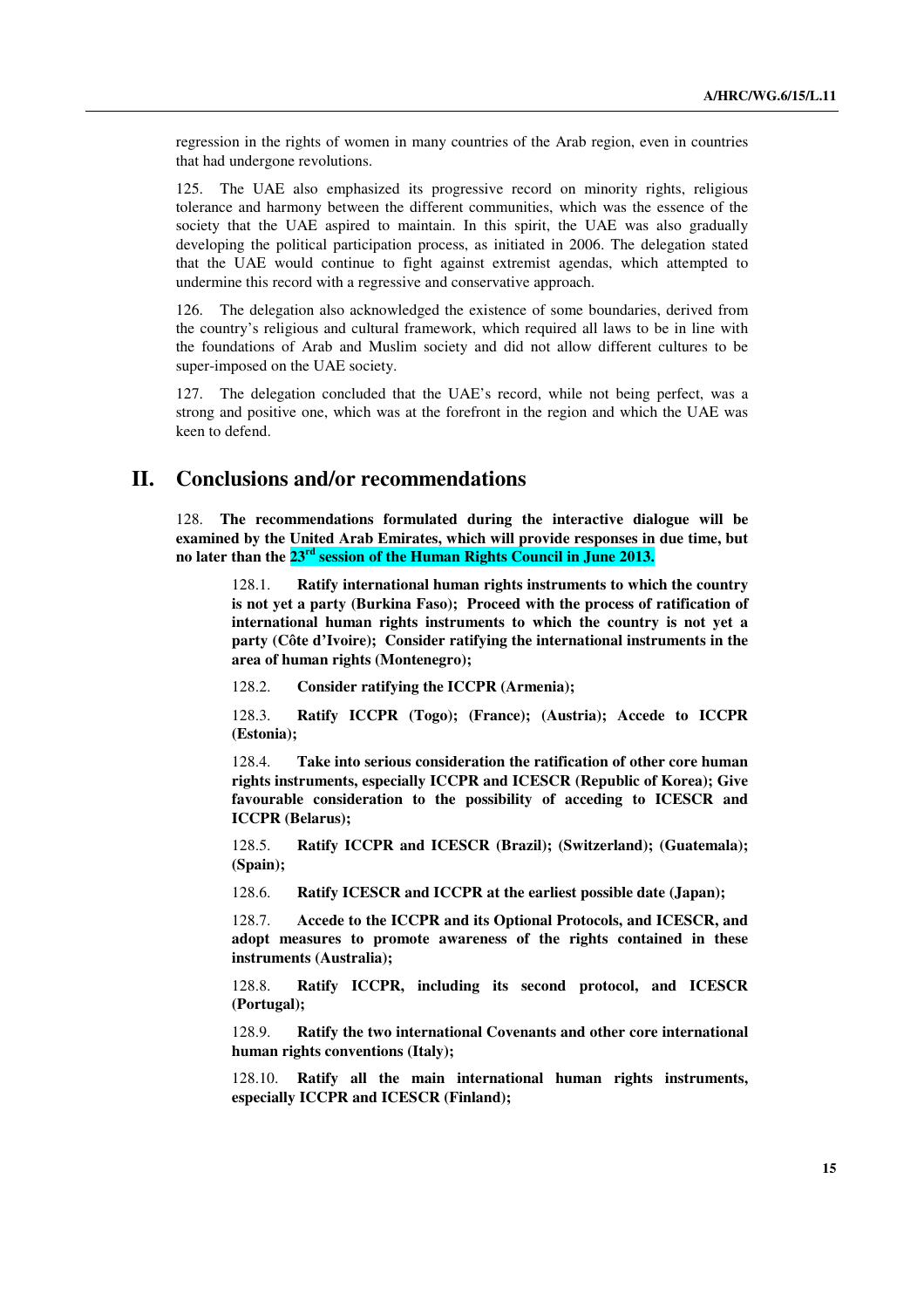128.11. **Become a party to the main international human rights treaties and therefore ratify ICCPR and ICESCR (Netherlands);**

128.12. **Consider acceding to the remaining core human rights instruments including ICCPR, ICESCR and ICMW (Kenya);**

128.13. **Ratify ICCPR and CAT (Chile);** 

128.14. **Ratify ICMW (Guatemala);**

128.15. **Accede to ICMW and ILO Convention 189 (Philippines);**

128.16. **Consider ratifying ICMW (Indonesia);** 

128.17. **Ratify OP-CAT (Switzerland); (Austria); (Spain);**

128.18. **Proceed swiftly with the ratification of OP-CAT (Estonia);**

128.19. **Consider acceding to OP-CAT (Costa Rica); Consider ratifying OP-CAT (Tunisia);**

128.20. **Ratify the International Convention for the Protection of All Persons from Enforced Disappearance (France);**

128.21. **Continue efforts to ratify the International Convention for the Protection of All Persons from Enforced Disappearance (Argentina);**

128.22. **Ratify the Optional Protocols to the CRC (India);** 

128.23. **Speed up the ratification of the two Optional Protocols to the CRC (Tunisia);** 

128.24. **Consider ratifying all three Optional Protocols to the CRC (Slovakia);** 

128.25. **Take further efforts towards the accession of the Optional Protocol to the CRC on the involvement of children in armed conflict (Serbia);**

128.26. **Ratify the Rome Statute (France); (Ecuador); (Slovenia); (Austria);**

128.27. **Ratify the Rome Statute of the ICC and bring its legislation in line with the obligations of this Statute (Costa Rica);**

128.28. **Ratify the Rome Statute of the ICC and accede to the Agreement on the Privileges and Immunities of the ICC (Estonia);**

128.29. **Ratify the Rome Statute of the ICC in its 2010 version, including the amendments on the crime of aggression, and review its national legislation in order to ensure full alignment with the Statute (Liechtenstein);** 

128.30. **Ratify the Rome Statute of the ICC and fully align its legislation with all obligations under the Rome Statute, including incorporating the Rome Statute definition of crimes and general principles, as well as adopting provisions enabling cooperation with the Court (Latvia);**

128.31. **Ratify the Rome Statute of the ICC and accede to the Agreement on Privileges and Immunities of the ICC (Uruguay); (Slovakia);** 

128.32. **Ratify the Convention relating to the Status of Refugees and the Convention relating to the Status of Stateless Persons (Ecuador);**

128.33. **Consider withdrawing the reservations to CEDAW, in particular articles 2(f), 9 and 15 paragraph 2 (Slovenia);**

128.34. **Withdraw the reservation to article 2 and 16 of CEDAW (Finland);**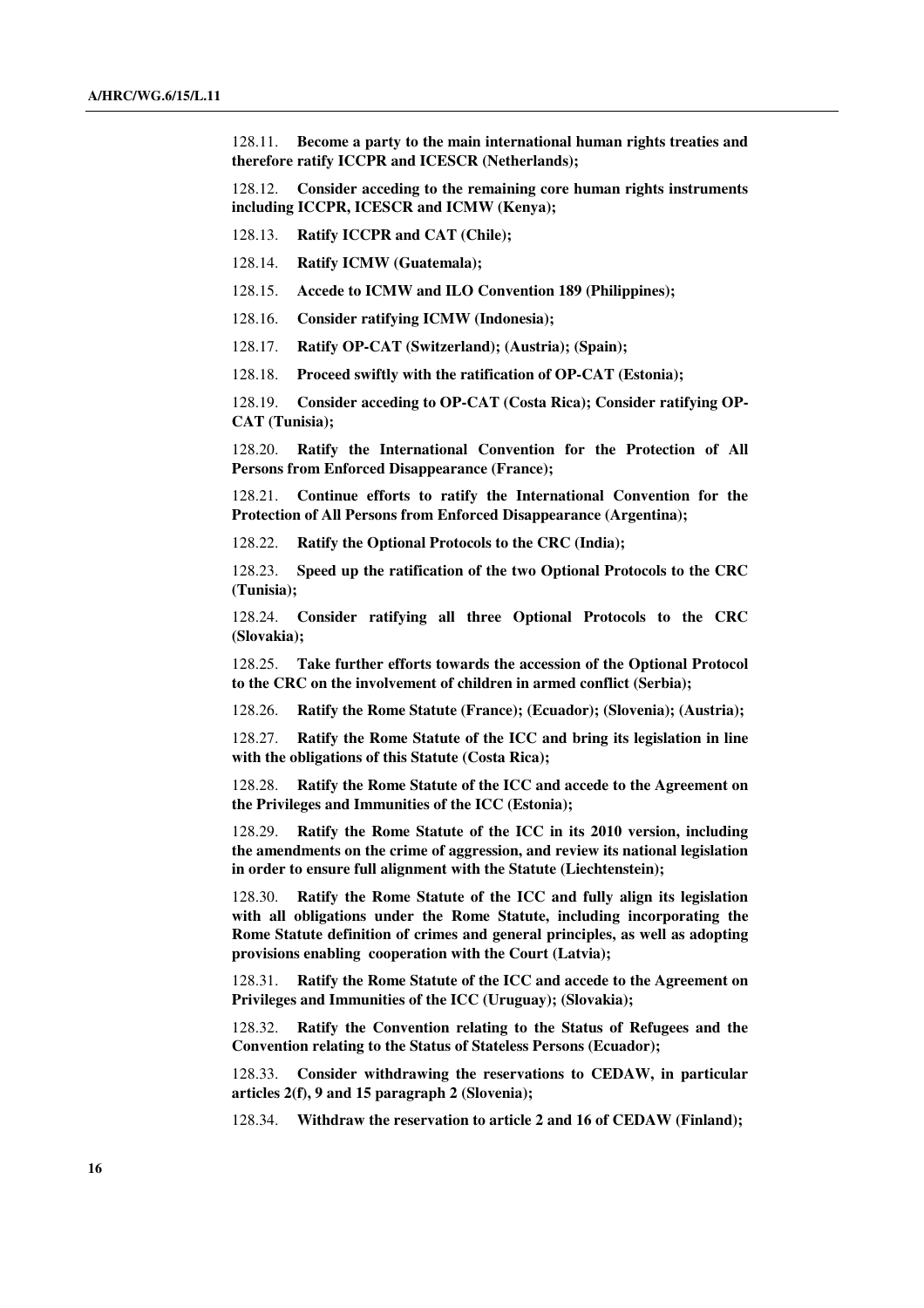128.35. **Withdraw its reservation to article 16 of CEDAW and introduce legislative reforms to give women equal rights in marriage, divorce, property relations, child custody and inheritance (Uruguay);**

128.36 **Withdraw reservations to CAT (Austria);**

128.37. **Withdraw the unilateral declaration which seriously limits the scope of the definition of torture under CAT (Netherlands);**

128.38. **Withdraw the declaration made upon accession, regarding article 1 of CAT (Denmark);** 

128.39. **Withdraw its reservations and declaration to CAT (Switzerland);**

128.40. **Consider withdrawing the reservations made to the CRC (Tunisia);**

128.41. **Create an NHRI in conformity with the Paris Principles (Republic of Korea); Put in place an NHRI in accordance with the Paris Principles (Burkina Faso); Establish an independent NHRI with a solid mandate and in accordance with the Paris Principles (Côte d'Ivoire); Pursue the steps aimed at creating an NHRI (Algeria); Conclude the work initiated towards establishing an NHRI (Maldives);**

128.42. **Establish an NHRI, in accordance with the UAE's engagement in the first cycle of the UPR (Togo);**

128.43. **Further consider establishing an independent NHRI in accordance with the Paris Principles (Montenegro);**

128.44. **Continue consideration of the establishment of an NHRI to contribute to awareness-raising and the spread of a human rights culture in the UAE society (Bahrain);**

128.45. **Continue its positive approach towards the establishment of an NHRI in accordance with the Paris Principles (Malaysia);**

128.46. **Accelerate the completion of the study on the possibility of establishing an NHRI in accordance with Paris Principles (Tunisia)**

128.47. **Clarify the mandate and scope of its proposed NHRI as per the Paris Principles (Norway);** 

128.48. **Continue to make efforts to establish the Ombudsman in compliance with the Paris Principles (Nicaragua);**

128.49. **Strengthen the role of its national mechanisms and institutions for the promotion and protection of human rights in the country (Bhutan);** 

128.50. **Give continuity to strengthening national human rights mechanisms (Nepal);** 

128.51. **Continue strengthening the protection of all foreign labourers through the adoption of legislation which complies with international human rights standards (Brazil);** 

128.52. **Continue taking the necessary measures at the legislative and procedural level to provide full protection for migrant workers in the UAE (Egypt);**

128.53. **Continue efforts to safeguard the dignity and protect the interests of migrant workers, including through requisite institutional and legislative measures (Nepal);**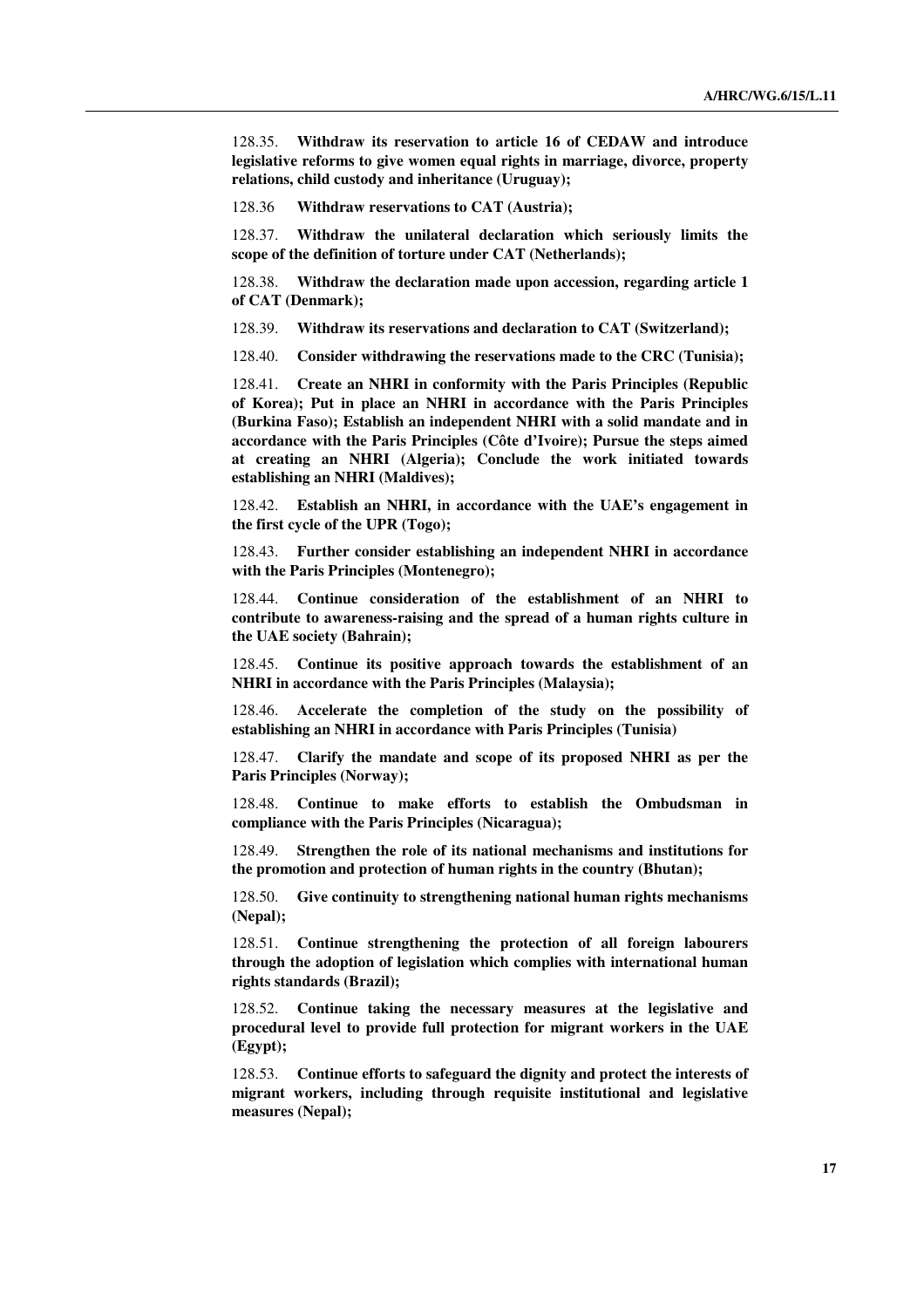128.54. **Continue to strengthen labour laws by implementing the provisions of the June 2011 ILO treaty that extends key labour protections to domestic workers (Canada);**

128.55. **Continue its efforts in favour of the rights of foreign workers, in particular, by ensuring that employers properly comply with national legislation and by continuing its cooperation with countries of origin of these foreign workers (France);** 

128.56. **Continue the efforts aiming at the reinforcement of the protection of the rights of migrant workers (Senegal);**

128.57. **Take further measures and initiatives to implement the Strategy for the Protection of Labours (Bangladesh);**

128.58. **Continue with efforts to provide more protection to domestic workers and improve their living conditions (Ethiopia);**

128.59. **Bolster its practical capacity to oversee the working and living conditions of foreign workers (Cyprus);** 

128.60. **Write and publish an action plan with clear milestones and timelines to ensure swift and effective implementation of legislation protecting the living and working conditions of foreign workers (United Kingdom of Great Britain and Northern Ireland);**

128.61. **Continue the positive developments in the protection of foreign workers (Indonesia);**

128.62. **Strongly enforce labour laws protecting employees' rights so as to improve the living and working conditions of migrant workers, including through implementation by the Ministry of Labour of the provision for a minimum wage for all workers, as provided for by law (Ireland);** 

128.63. **Implement legislation to regulate the living and working conditions of domestic workers and ensure that it is compatible with the standards of the ILO Convention No. 189 (Norway);** 

128.64. **Enhance ongoing efforts to strengthen the protection of foreign workers, so as to ensure the continuous improvement of working and housing conditions while continuously monitoring labour law violations (Pakistan);**

128.65. **Take further steps to ensure the economic rights of migrant workers and domestic workers by implementing minimum wages and regulated working hours for all work categories (Sweden);**

128.66. **Continue making efforts to ensure that employers and sponsors fully respect the social and cultural rights of migrant workers and domestic workers, their right to housing and an adequate standard of living, and their right to education and training (Sweden);**

128.67. **Ensure full implementation of a strategy on the promotion of workers' rights and a plan of action to guarantee fair and equal wages (Thailand);**

128.68. **Set up appropriate follow-up mechanisms in the area of the rights of workers (Thailand)** 

128.69. **Continue its efforts in pursuing a good-willed strategy to enhance the rights and conditions of workers including the foreign workers, hand in hand with an awareness-raising campaign for migrant workers (Turkey);**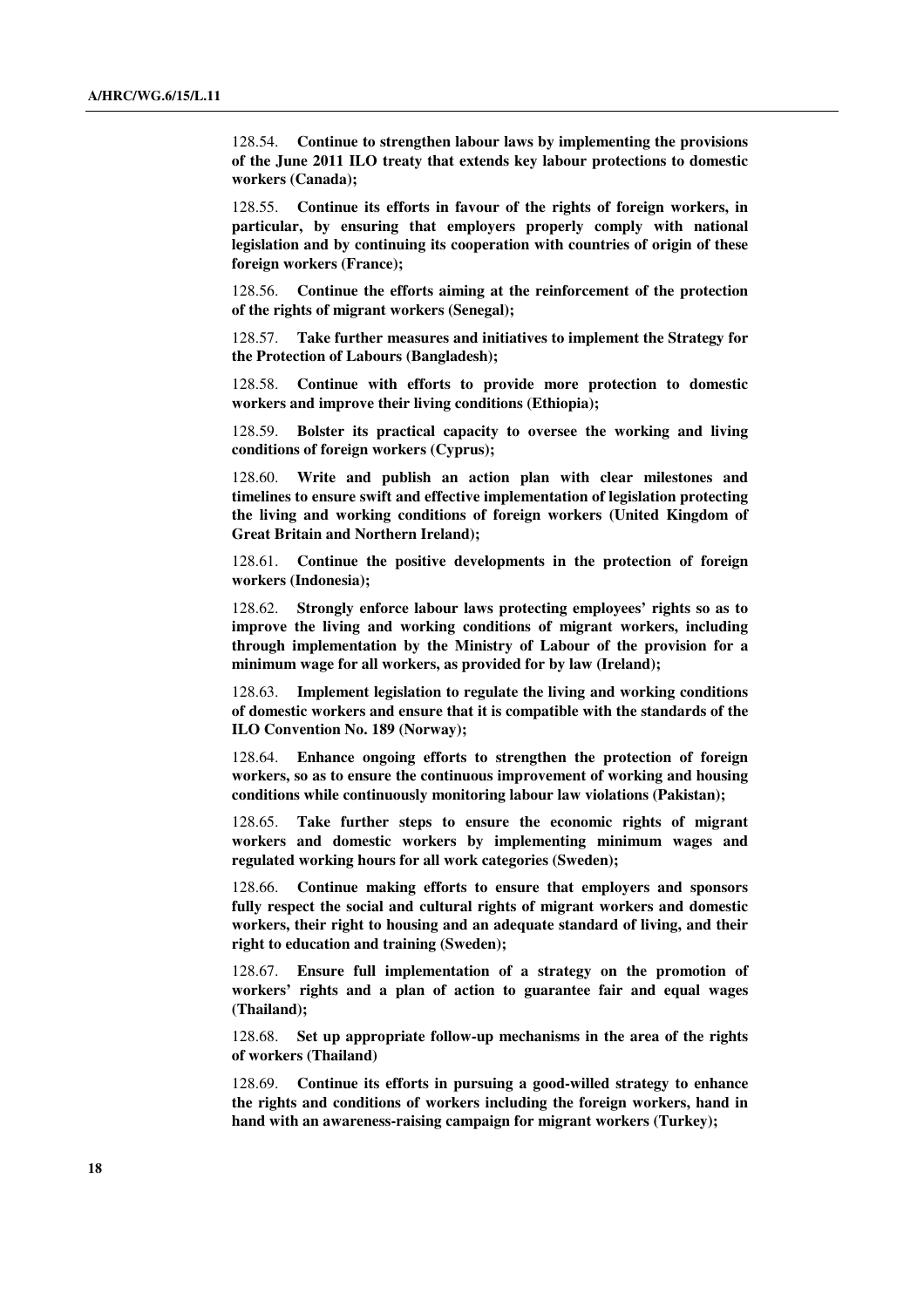128.70. **Address discrimination against non-citizens, particularly concerning domestic workers, granting them equal protection and rights as to its own citizens (Slovakia);**

128.71. **Adopt and implement specific legislation on racism, racial discrimination, xenophobia and related intolerance, with particular emphasis on the protection of migrant workers and their families (Mexico);**

128.72. **Consider the adoption of specific legislation on racism, racial discrimination, xenophobia and related intolerance (Armenia);**

128.73. **Solve the situation of statelessness of the different populations living in the territory by recognizing their ties and long stay in the country (Mexico);**

128.74. **Continue its efforts to promote gender equality and eliminate discrimination against women and girls (Singapore);**

128.75. **Accelerate its efforts in women's empowerment and gender equality, including through the updated National Strategy for the Advancement of Women in the United Arab Emirates, 2013-2017 (Indonesia);**

128.76. **Steadily implement the National Strategy for the Advancement of Women (Japan);**

128.77. **Work on renewing the National Strategy to empower women by integrating additional programmes and projects to strengthen the role of women as a main partner in the development process (Egypt);**

128.78. **Continue enhancing its efforts on strengthening women's rights through its National Strategy for the Advancement of Women 2013-2017 (Malaysia);**

128.79. **Continue putting forward effective measures for the protection and promotion of the rights of women in the country (Azerbaijan);**

128.80. **Take efforts in the area of promotion and protection of women's rights so as to ensure that women are fully integrated into the development dynamics of the country (Burkina Faso);** 

128.81. **Ensure that women have full access to justice, obtain equal legal capacity and are treated equally in courts (Liechtenstein);** 

128.82. **Reform the legislation with a view to providing women with equal rights in marriage, divorce, property relations, the custody of children and inheritance (Liechtenstein);** 

128.83. **Continue with the necessary legislations to ensure the promotion and protection of the rights of women and their role in society, including the enhancement of their participation in the State institutions, and achieve full equality in employment opportunities (Egypt);** 

128.84. **Modify the family law by eliminating discrimination between men and women, and fight effectively domestic violence (Togo);** 

128.85. **Fully incorporate in the Constitution or other national legislation the principle of equality between men and women (Chile);** 

128.86. **Undertake efforts to integrate in the Constitution, or other national legislation, the principle of equality between men and women and related regulations (Ecuador);**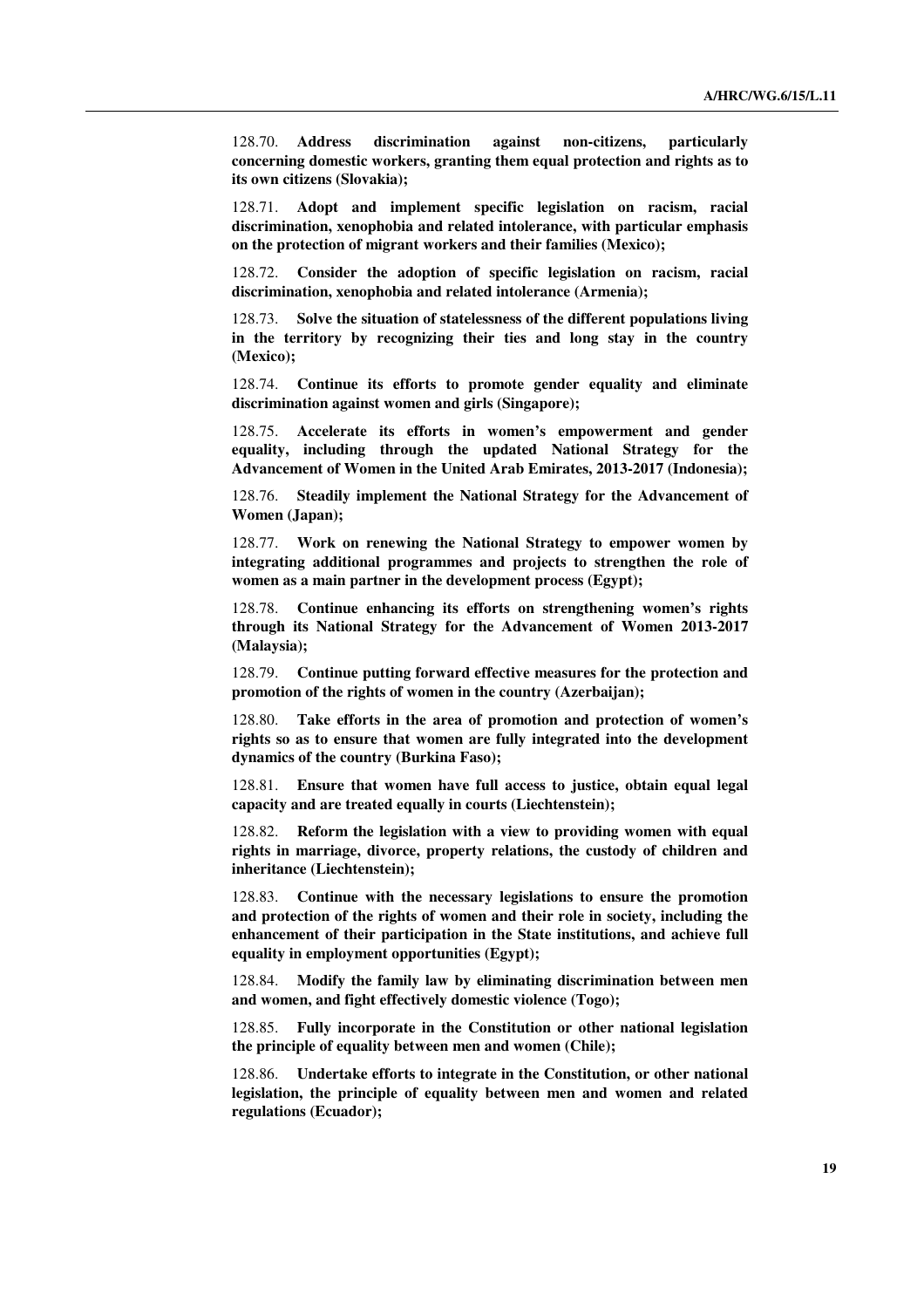128.87. **Continue to introduce amendments to its national family law to ensure equal status and rights for women, in all matters (Canada);** 

128.88. **Continue to pay attention to promoting gender equality and eliminating discrimination against women (Sudan);** 

128.89. **Continue to work towards increasing the representation of women in leading and decision-making positions (Sudan);**

128.90. **Enshrine full equality between women and men in the Constitution and enact specific legislation to protect women, including foreign domestic workers from sexual and domestic violence (Austria);** 

128.91. **Continue its efforts to correct the discriminatory practices and institutions against women throughout society, and take active measures to reduce social elements that could contribute to acquiescence or passivity with regard to domestic violence as demonstrated in its UPR report (Republic of Korea);**

128.92. **Introduce legislation to prohibit the rights of men to physically punish their wives (Denmark);** 

128.93. **Ensure enhancement of the status of women in the Emirates' society by eliminating all forms of discrimination which may persist with regard to arrangements of divorce and the ways in which domestic violence is dealt with (France);**

128.94. **Continue to enact legislations and strengthen policies which are necessary to empower women and strengthen their roles in society (India);**

128.95. **Continue strengthening protective measures and legal rights for women and children, including by giving women equal status to men in matters of divorce, inheritance and child custody (Norway);** 

128.96. **Continue its efforts in the field of women participation in high level positions of decision-making and in all areas of society (Angola);**

128.97. **Take the necessary measures to harmonize traditional and statutory regulations, in order to further eliminate the exceptions to the principle of non-discrimination on the grounds of sex, and strengthen the protection of women, especially of female domestic workers (Spain);**

128.98. **Further improve her policies and follow-up measures to foster justice, equality, tolerance as well as the full guarantee of human rights for the vulnerable groups, in particular women and foreign workers (Viet Nam);**

128.99. **Pay special attention to the health needs of women in rural areas (Libya);** 

128.100. **Continue its ongoing efforts to further increase the attendance of girls in secondary and higher education and the participation of women in professional and political spheres (Turkey);** 

128.101. **Take decisive action to promote the rights of female citizens in order to achieve legal equality between men and women in terms of marriage, divorce, inheritance and child custody (Germany);** 

128.102. **Amend the Penal Code in order to repeal the right of a husband to punish his wife and the right of parents or custodians to punish their minor children by means of physical violence or coercion (Germany);**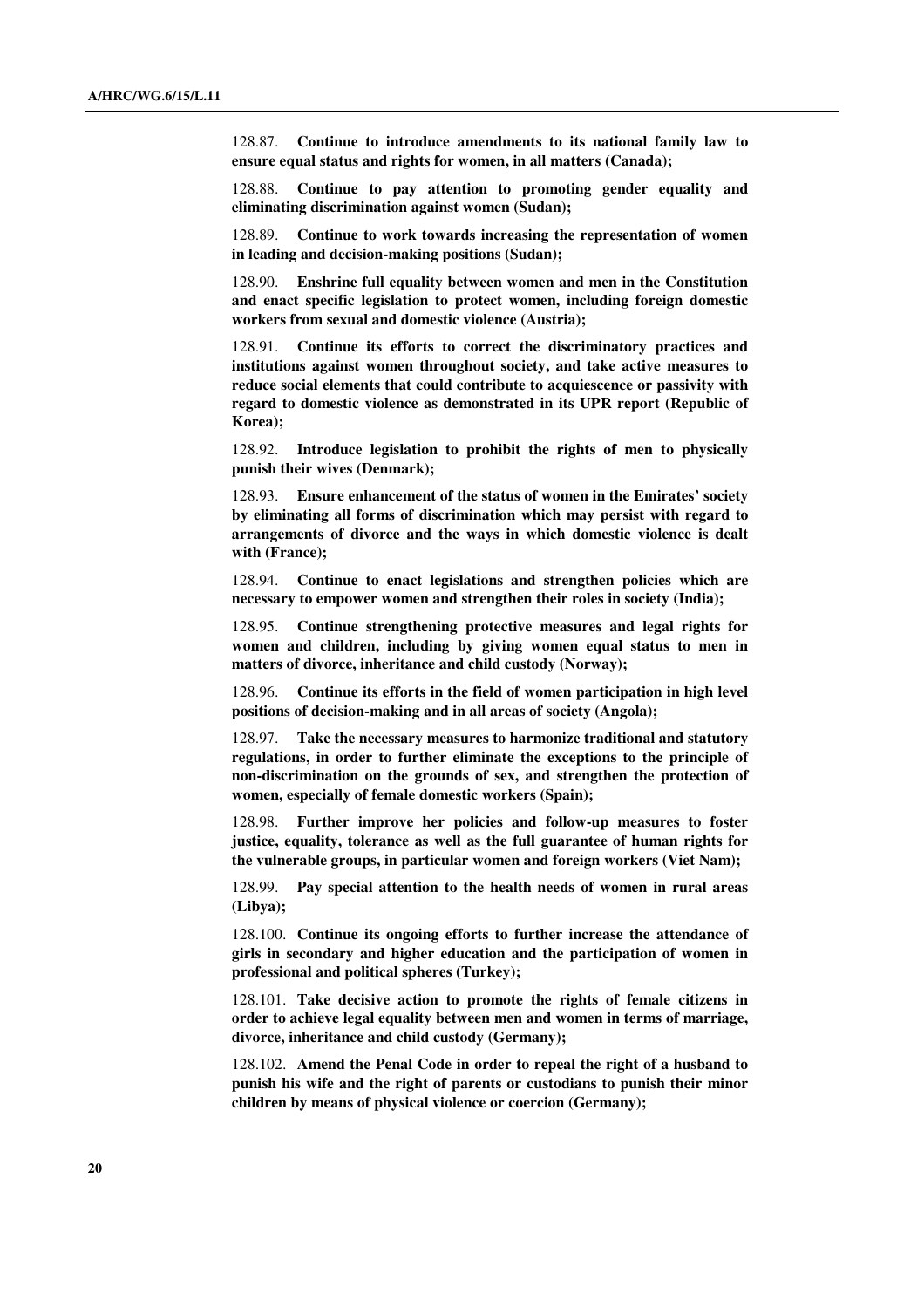128.103. **Respect the right to freedom of expression and association, and make the minimum use of criminal proceedings against persons availing themselves of those rights (Belgium);** 

128.104. **Ensure the full protection of the rights to freedom of expression, association, assembly, religion and belief by all UAE residents (Austria);** 

128.105. **Take steps to protect human rights defenders, journalists and religious minorities from discrimination, harassment or intimidation, including the arbitrary deprivation of nationality (Austria);** 

128.106. **Repeal the 1980 Law on publications and amend other relevant legislation to ensure it is aligned with international human rights law on the freedom of expression (United Kingdom of Great Britain and Northern Ireland);**

128.107. **Continue to take steps to uphold freedom of expression by reviewing restrictive articles of its recent Cyber Crime law and consider updating the 1980 Media Law, ensuring that new legislation be aligned with article 19 of the ICCPR (Canada);**

128.108. **Conduct a public consultation on the Cybercrime law to ensure that the law does not prevent free speech and expression, including religious expression (United States of America);**

128.109. **Further develop legislation and practices in the media sector to strengthen the right to freedom of expression (Turkmenistan);**

128.110. **Bring criminal legislation, in particular Articles 8 and 176 of the Criminal Code, in conformity with international standards governing freedom of expression (Belgium);** 

128.111. **Enhance implementation of the constitutional provisions on freedom of expression (Italy);**

128.112. **Ensure legislation in the area of freedom of expression is in line with international standards, including by amending the Cyber Crime law and repealing the November 2012 Federal Legal Decree No. 5 on Cyber Crime (Ireland);**

128.113. **Encourage freedom of expression and the press, including by amending the penal code to remove all criminal penalties for alleged libel offences (Norway);**

128.114. **Take immediate steps to ensure that the national regulations relating to the Internet guarantee freedom of expression (Sweden);**

128.115. **Release from custody any individual detained solely on the basis of peaceful expression of political views (Norway);**

128.116. **Adjust existing laws governing non-governmental organizations to adapt them to international human rights laws and standards (Uruguay);**

128.117. **Consider the adoption of proper reforms in order to improve the protection of freedom for human rights defenders to carry on their initiatives (Italy);** 

128.118. **Continue its efforts to develop a modern legal framework for media that take into consideration new social, cultural and political developments while preserving the interests of the State and society (Kuwait);**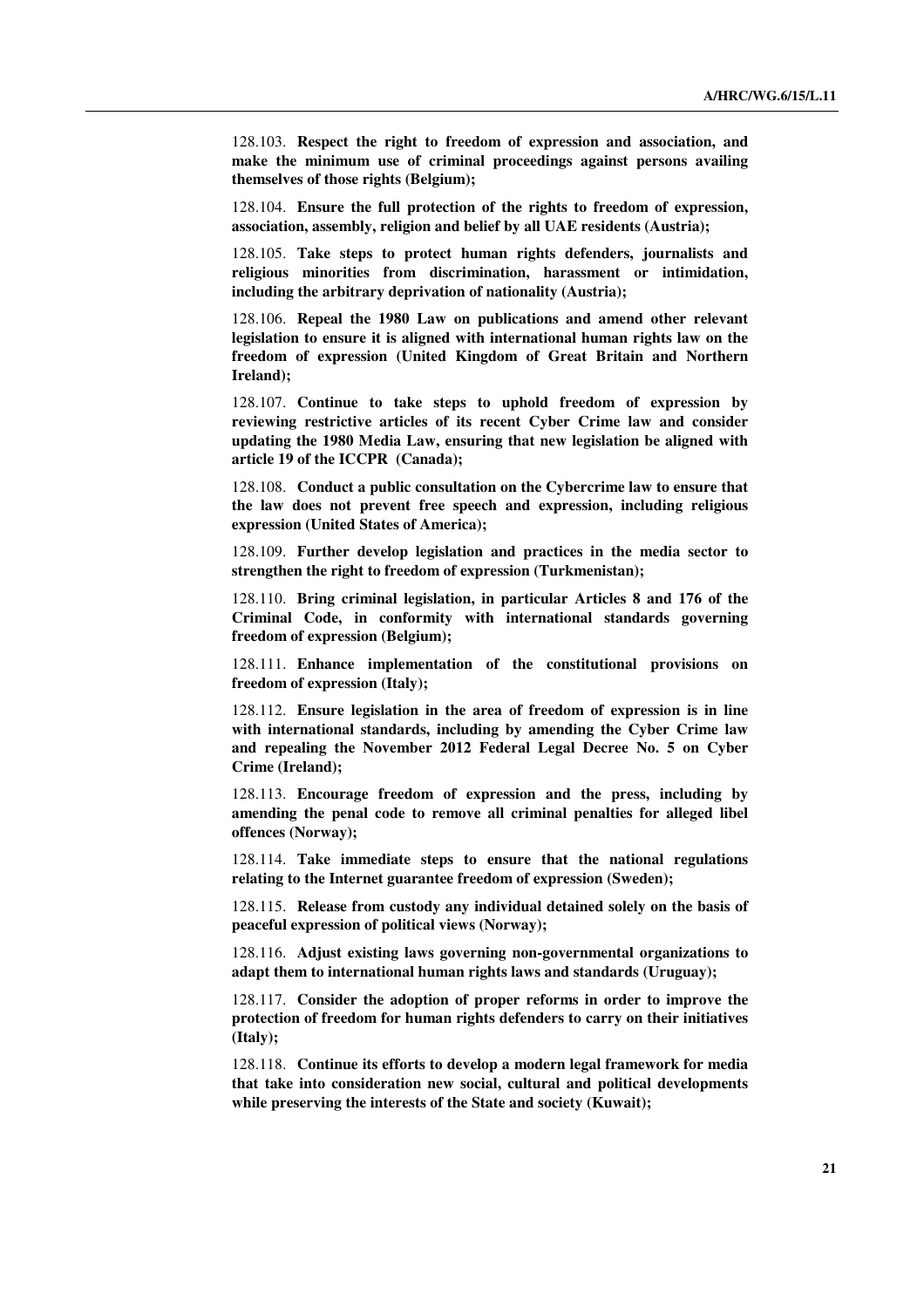128.119. **Allow individuals the rights to associate freely and provide expeditious due process for all those accused of crimes (United States of America);**

128.120. **Establish a moratorium on the death penalty, as a first step towards complete abolition of this practice and accession to the Second Optional Protocol to the ICCPR (Australia);** 

128.121. **Establish a moratorium on executions with a view to abolishing death penalty entirely, especially with regard to juvenile offenders (Slovakia);**

128.122. **Establish immediately a moratorium on the death penalty as the first step toward its abolition (Switzerland);** 

128.123. **Consider establishing a moratorium on executions of the death penalty with the aim of abolishing it (Montenegro); (Chile);**

128.124. **Guarantee that de facto moratorium on executions will continue and consider abolishing the death penalty (France);**

128.125. **Abolish the death penalty and ensure that fair trial guarantees are properly implemented (Austria);**

128.126. **Abolish the death penalty and ratify the Second Optional Protocol to ICCPR (Spain);** 

128.127. **To elaborate the possibility to eliminate corporal punishment and the death penalty (Estonia); Repeal corporal punishment and the death penalty from its penal system (Argentina);** 

128.128. **In the application of the death penalty, act in accordance with the CRC (article 37), to which the UAE is a party (Belgium);** 

128.129. **Respect the minimum standards for the death penalty (Belgium);**

128.130. **Reduce the number of crimes where the death penalty can be imposed (Hungary);**

128.131. **Promptly and impartially investigate all allegations of torture, and prosecute those responsible for ordering, carrying out or acquiescing in torture or ill-treatment (Denmark);**

128.132. **Continue intensifying efforts to combat all cases of torture and other cruel, inhuman or degrading treatment, and launch the National Verification Mechanism that allows to bring complaints before the judiciary (Spain);** 

128.133. **Take legislative measures to explicitly ban corporal punishment in all settings, including the home and penal institutions, set up effective complaints mechanisms and provide training in the identification, reporting and management of cases of ill-treatment to teachers, law enforcement and health professionals (Liechtenstein);**

128.134. **Implement further measures to support victims of domestic violence (Australia);** 

128.135. **Protect the human rights of all individuals, including LGBT individuals, and take appropriate steps to help ensure that protection is provided to the victim and perpetrators are identified and prosecuted (United States of America);**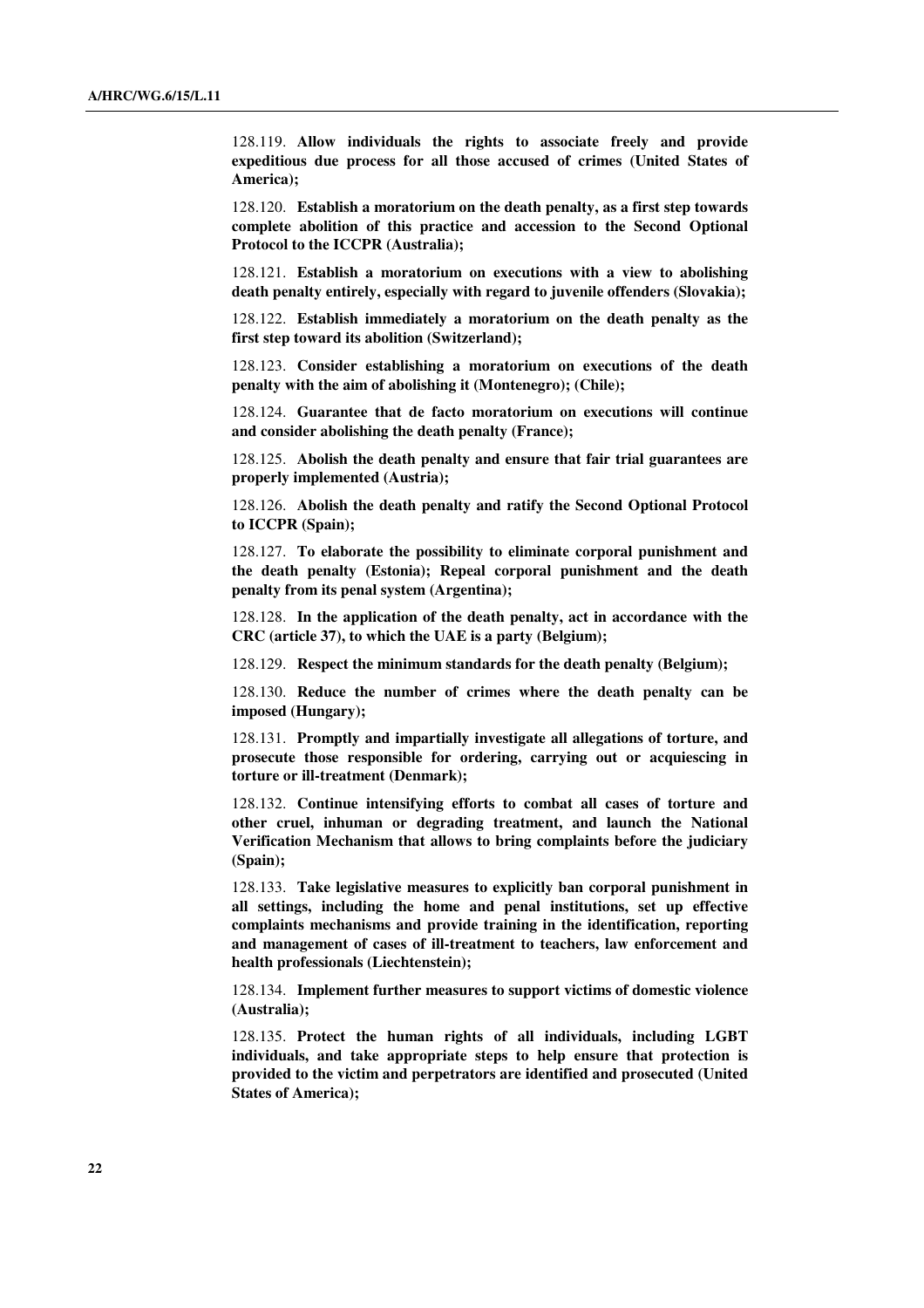128.136. **Repeal the criminalization of sexual relations between persons of the same sex (Argentina);**

128.137. **Continue its efforts to increase international cooperation in order to benefit from other experiences and best practices in the field of combating trafficking in persons (State of Palestine);**

128.138. **Consider amending Law No. 51 (2006) on combatting the crime of human trafficking (Mauritania);**

128.139. **Step up efforts in amending some provisions of Federal Law 51 of 2006 on combating human trafficking to better align it with the Palermo Protocol (Philippines);**

128.140. **Continue the good work in addressing the phenomenon of human trafficking (Greece);**

128.141. **Further step up its national and international efforts to prevent and eradicate human trafficking, including effective protection for the victims of trafficking (Belarus);**

128.142. **Fully implement the recently adopted legislation and strategy on combating trafficking in persons to ensure effective provision of assistance, rehabilitation and reintegration for victims of trafficking, particularly women and children, and the bringing of perpetrators to justice (Thailand);**

128.143. **Continue to strengthen its national institutions to combat human trafficking (Singapore);** 

128.144. **Further continue the existing cooperation with United Nations human rights mechanisms (Azerbaijan); Continue intensifying its cooperation with the UN human rights mechanisms (State of Palestine);**

128.145. **Strengthen its cooperation with the UN human rights mechanisms, in particular the special procedures mandate holders (Côte d'Ivoire);**

128.146. **Cooperate with the Special Procedures and accept requests currently pending by the Special Rapporteurs to carry out country visits (Belgium);**

128.147. **Extend an open-ended invitation to all Special Procedures of the Human Rights Council (Guatemala); Extend an open invitation to special procedures (Netherlands);**

128.148. **Consider extending a standing invitation to all the special procedures of the Human Rights Council (Latvia);**

128.149. **Extend an open invitation to the Special Rapporteur on Torture to visit the country (Costa Rica);**

128.150. **Consider positively inviting the Special Rapporteur on the promotion and protection of human rights while countering terrorism (Mexico);**

128.151. **Enhance technical cooperation with OHCHR (Morocco); Strengthens technical cooperation with the Office of the High Commissioner for Human Rights in various relevant fields (State of Palestine);**

128.152. **Organise regional and international conferences in cooperation with international and regional human rights organisations in order to**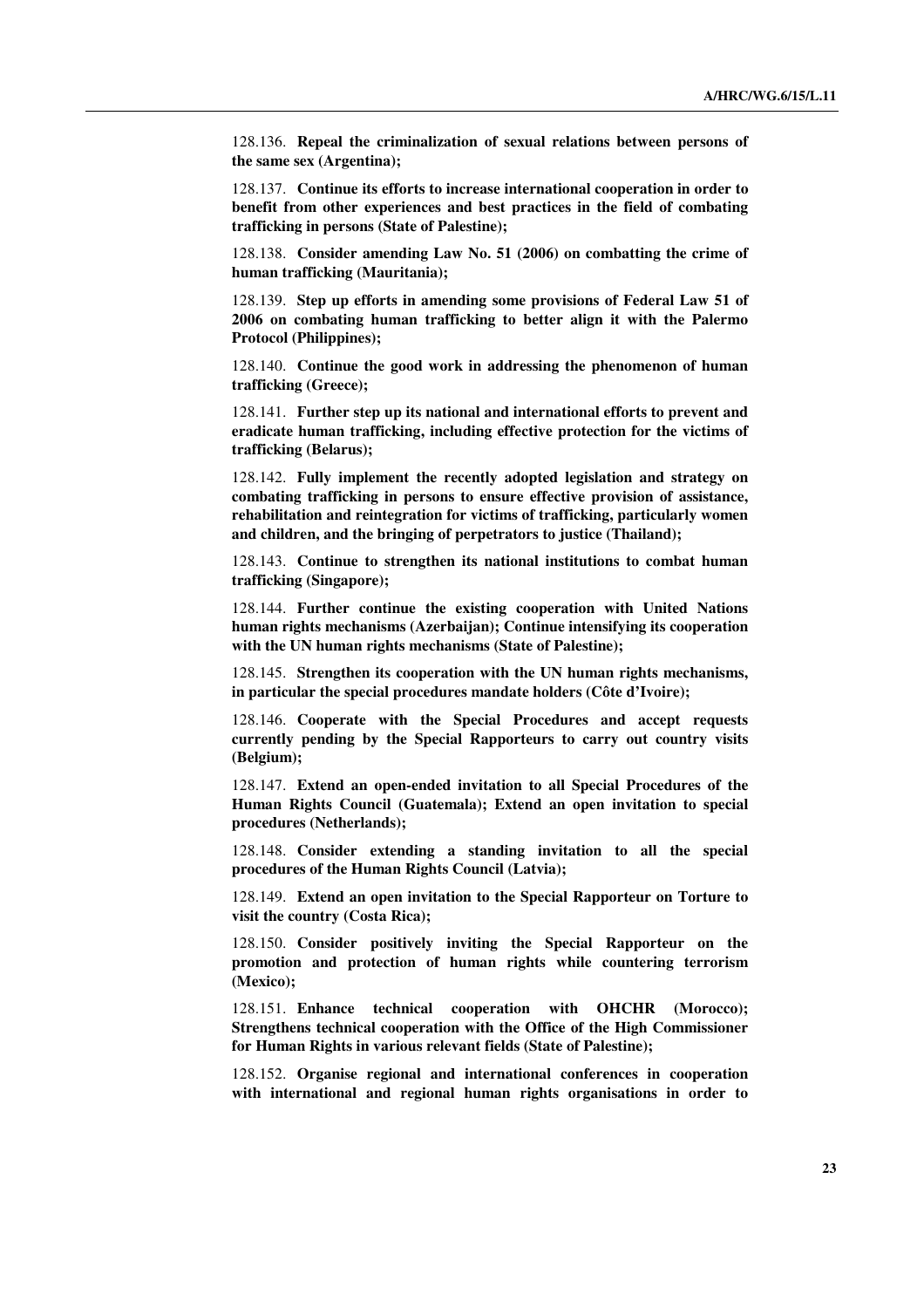**exchange views, best practices and experiences in strengthening a human rights culture (Morocco);**

128.153. **Continue to support the UN human rights funds (Jordan);**

128.154. **Make additional efforts to improve reporting to the Human Rights Treaty Bodies under the treaties to which the United Arab Emirates are party (Algeria);** 

128.155. **Achieve exemplary harmony by aligning national legislations with international treaties and protocols that it has ratified (Bahrain);**

128.156. **Continue its ongoing review of national laws to ensure that they are in line with its international human rights law obligations (Turkmenistan);**

128.157. **Cooperate with the United Nations and other international and regional mechanisms in order to ensure that the legal and administrative measures taken to combat terrorism respect the enjoyment of human rights and fundamental freedoms (Mexico);**

128.158. **Further pursue its efforts to promote sustainable economic and social development and further strengthen social security so that its people can enjoy all human rights (China);**

128.159. **Pursue initiatives aimed at reinforcing the provision of economic, social and cultural rights with a view to promoting sustainable development and transition to a green economy (Maldives);**

128.160. **Continue to place importance on secure economic development, including through infrastructure development in rural areas, in order to ensure that people living in these areas fully enjoy their economic and social rights (Sri Lanka);**

128.161. **Continue its good momentum in its initiative to improve the quality of human life through its strive towards a green economy (Brunei Darussalam);**

128.162. **Continue the implementation of measures adopted in the field of development and continue to place particular importance on strengthening the health care system in the country (Cuba);**

128.163. **Continue to intensify its efforts to consolidate the progress achieved in the area of health (Venezuela (Bolivarian Republic of));** 

128.164. **Strengthen the efforts of the Supreme Council for Mothers and Children and provide sufficient resources in order to coordinate the State policy in the area of the promotion of children's rights (Djibouti);** 

128.165. **Continue efforts towards achieving a system that provides better protection for children, as well as the promotion and protection of the rights of women (Lebanon);**

128.166. **Adopt the Children's Rights Bill (Serbia);**

128.167. **Finalise the adoption of the law on the protection of the rights of the child, which has been recently announced (Djibouti);**

128.168. **Continue to support initiatives, programmes and funds aiming at supporting youth projects in order to enhance the enjoyment of economic rights and provide job opportunities (Afghanistan);**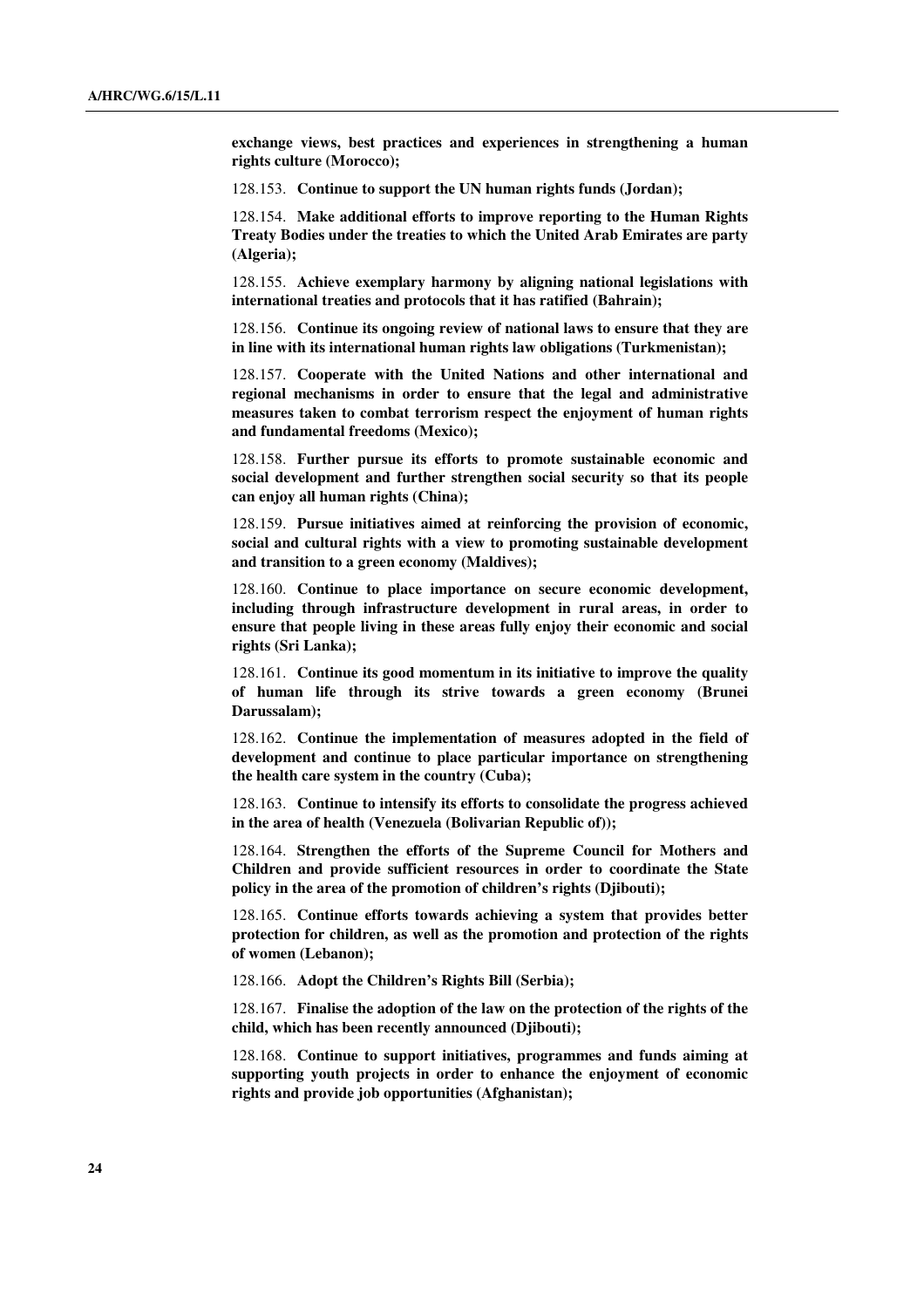128.169. **Further strengthen its role as an international centre for higher education (Azerbaijan);**

128.170. **Continue its efforts in the area of the right to education, and in allocating the necessary resources to promote this right and improve the quality of education (Qatar);**

128.171. **Consider the adoption of a national strategy to enhance the promotion and protection of human rights of the elderly (Iraq);**

128.172. **Work towards supporting civil society efforts in promoting human rights by allocating the necessary resources required to achieve its activities in disseminating awareness of human rights principles (Oman);**

128.173. **Continue implementing the political empowerment programme launched in 2006 in promoting awareness and education in human rights, and ensure greater participation in accordance with best practices and standards in this field (Libya);**

128.174. **Launch media programmes to raise awareness on human rights (Oman);** 

128.175. **Continue to intensify cooperation with civil society organisations in order to debate on human rights issues and coordinate their follow-up and implementation on the ground (Pakistan);**

128.176. **Formulate human rights training programmes to spread awareness among the civil service, particularly law enforcement officials and members of the judiciary (Qatar);** 

128.177. **Continue with the legal and legislative reforms at the national level to strengthen and protect human rights in accordance with international standards and in harmony with the cultural values of the people of the United Arab Emirates (Saudi Arabia);**

128.178. **Continue efforts to spread the culture of human rights through educational curriculums and the media (Saudi Arabia);**

128.179. **Continue making contribution by providing support to developing countries in order to improve the enjoyment of human rights in these countries (Afghanistan);**

128.180. **Continue its efforts to respond positively to requests to restore stolen assets to their rightful owners and to cooperate in the extradition of those involved in human rights violations and corruption cases (Tunisia);**

129. **All conclusions and/or recommendations contained in the present report reflect the position of the submitting State(s) and/or the State under review. They should not be construed as endorsed by the Working Group as a whole.**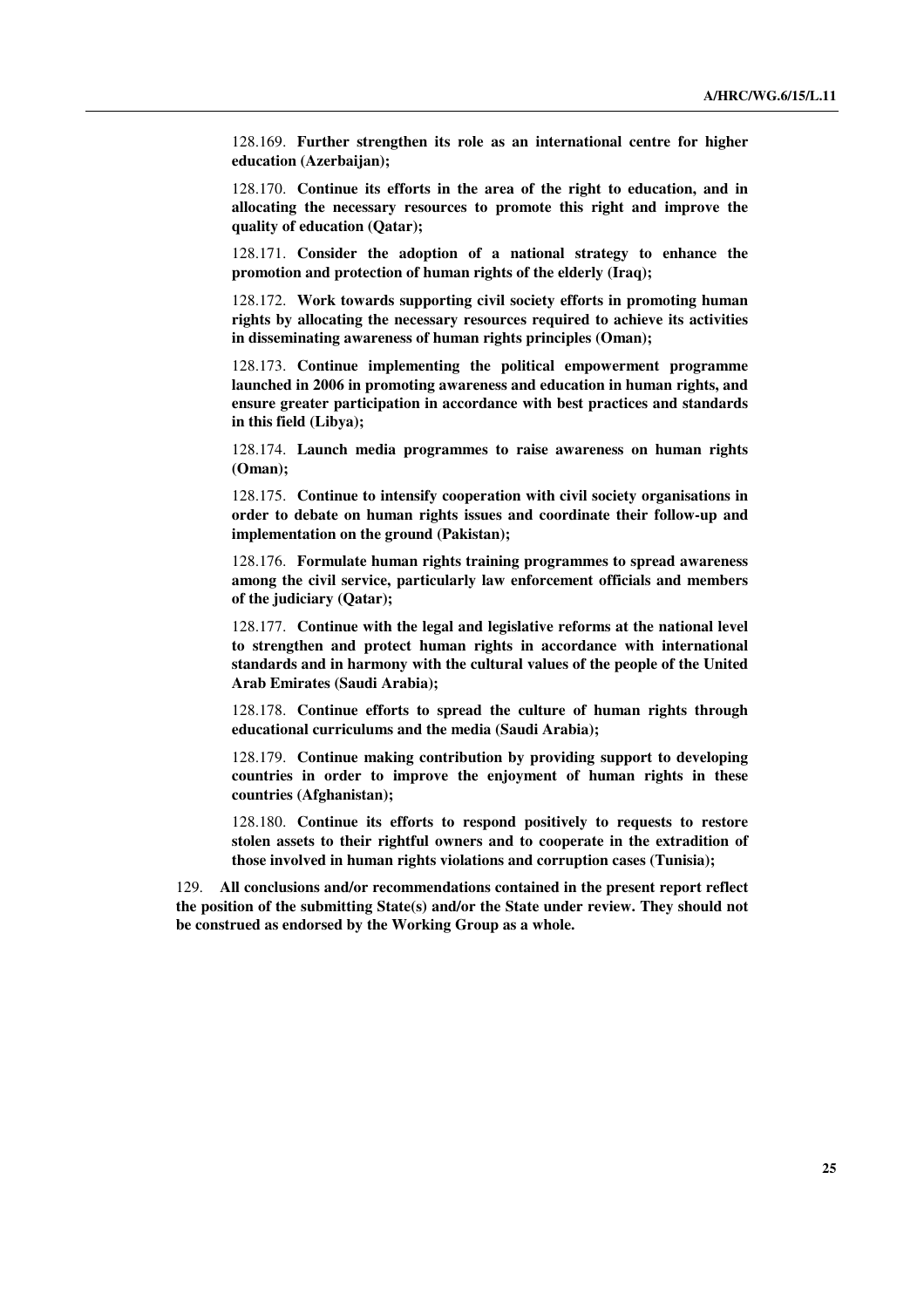### **Annex**

### **Composition of the delegation**

The delegation of the United Arab Emirates was headed by the Minister of Foreign Affairs, HE Dr Anwar Mohammad Gargash and composed of the following members:

- H.E. Dr. Abdulrahim Yousif **ALAWADI**, Assistant Foreign Minister for Legal Affairs;
- H.E. Mr. Obaid Salem **AL ZAABI**, Ambassador / Permanent Representative, UAE Mission – Geneva;
- H.E. Sheikh Sultan Bin Hamdan **AL NAHYAN**, *Ministry of Foreign Affairs;*
- H.E. Dr. Saeed Mohamed Abdulla **ALGHUFLI**, Asst. Secretary General, Ministry of Federal National Council Affairs;
- H.E. Dr. Mahmoud Mohamed Abdulla **FIKRI**, Asst. Under Secretary, Ministry of Health;
- H.E. Mr. Hussain Saeed Abdulla Ahmad **ALSHAIKH**, *Asst. Under Sec., Ministry of Social Affairs;*
- H.E. Mr. Maher Hamad Ali Obaid **ALOBAD**, *Ministry of Labor;*
- H.E. Mr. Sultan Majed **AL ALI**, *Ministry of Foreign Affairs;*
- H.E. Mr. Adel Issa **AL MAHRI**, *Ministry of Foreign Affairs;*
- H.E. Mr. Ali Matar **AL MANA'EE**, *Ministry of Foreign Affairs;*
- H.E. Mr. Abdulrahman Ali **ALSHAMSI,** *Secretariat of the Federal National Council;*
- H.E. Mr. Rashed Saeed **AL AMERI**, Ministry of Presidential Affairs;
- H.E. Shaikha Khawla Ebrahim Ahmed **AL MUALLA***, Ministry of Education*;
- H.E. Mr. Ahmed Humaid **ALMARZROUEI**, Red Crescent Authority;
- H.E. Mr. Ahmed Mohamed Nekhaira Alsaab **ALMUHARRAMI**, *Ministry of Interior;*
- Mr. Abdalla Ali Saeed Binsaho **ALSUWAIDI**, *Ministry of Interior;*
- Mr. Hassan Ali MIRZA **ABDULRAHMAN,** *Ministry of Interior;*
- H.E. Mrs. Noura Khalifa **AL SUWAIDI**, *General Women's Union;*
- H.E. Mr. Ebrahim Obaid Ali **AL-ALI,** *Head of Appeal Court Ministry of Justice;*
- H.E.Mr. Mohamed Abdalla ALMUR, Dubai Police Headquarters;
- H.E. Mrs. Afra Rashed Eid **ALBASTI**, *Women and Child Foundation of Dubai,*
- H.E. Mrs. Sara Ibrahim Abdulaziz **SHOHAIL,** *Shelters;*
- Mrs. Hassa Eissa **ABU HUMAID***, Ministry of Cabinet Affairs;*
- Mr. Omar Ali Saeed Bin Maleh **AL SHAMSI,** *Community Development Authority of Dubai;*